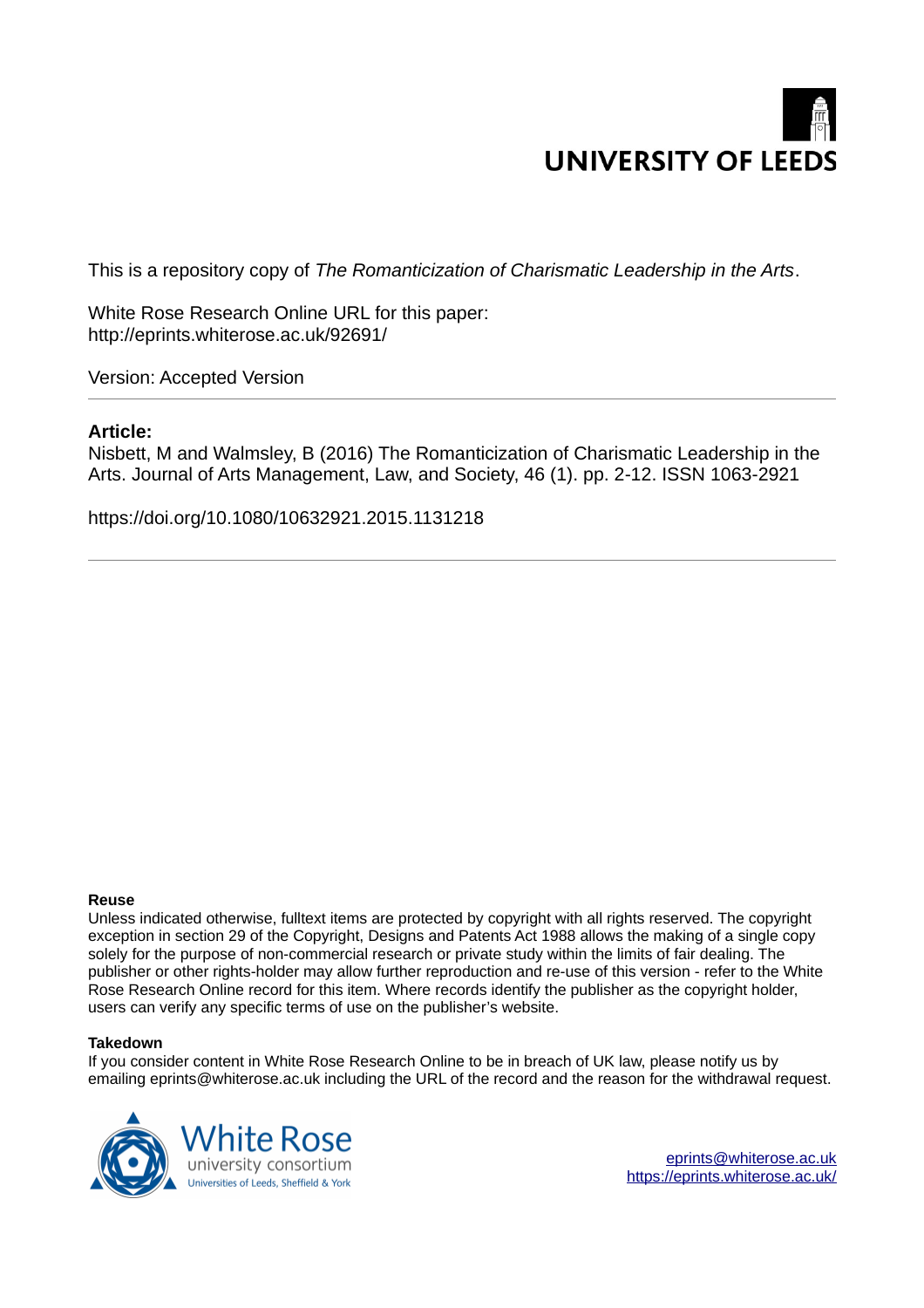### **THE ROMANTICIZATION OF CHARISMATIC LEADERSHIP IN THE ARTS**

#### **ABSTRACT**

This paper focuses on the role, significance and impact of charisma in cultural leadership. By comparing empirical data with the literature on charismatic leadership, it investigates the role of charisma in the operation, reputation and strategic success of arts organizations. It highlights the importance of organizational context and reflects on the darker side of charisma.

The article questions the romanticization of charisma and the normative bias towards it by arts managers, policymakers and audiences, as well as within the literature. It concludes that charismatic leaders should be treated with caution, even cynicism, to temper negative impacts on followers and organizations.

# **KEYWORDS**

Charisma, charismatic leadership, cultural leadership, arts management, strategic management.

### **INTRODUCTION**

It has been argued that over the last two decades, a 'crisis' in cultural leadership has emerged in the UK (Hewison 2004). This can be evidenced through a range of high profile failures of leadership within flagship institutions such as the Royal Opera House, the Royal Shakespeare Company and the English National Opera. Such crises are attributed to a number of factors. For some, it is due to the precarious funding of the arts (Boyden 2000; Metier 2000; Selwood 2001). For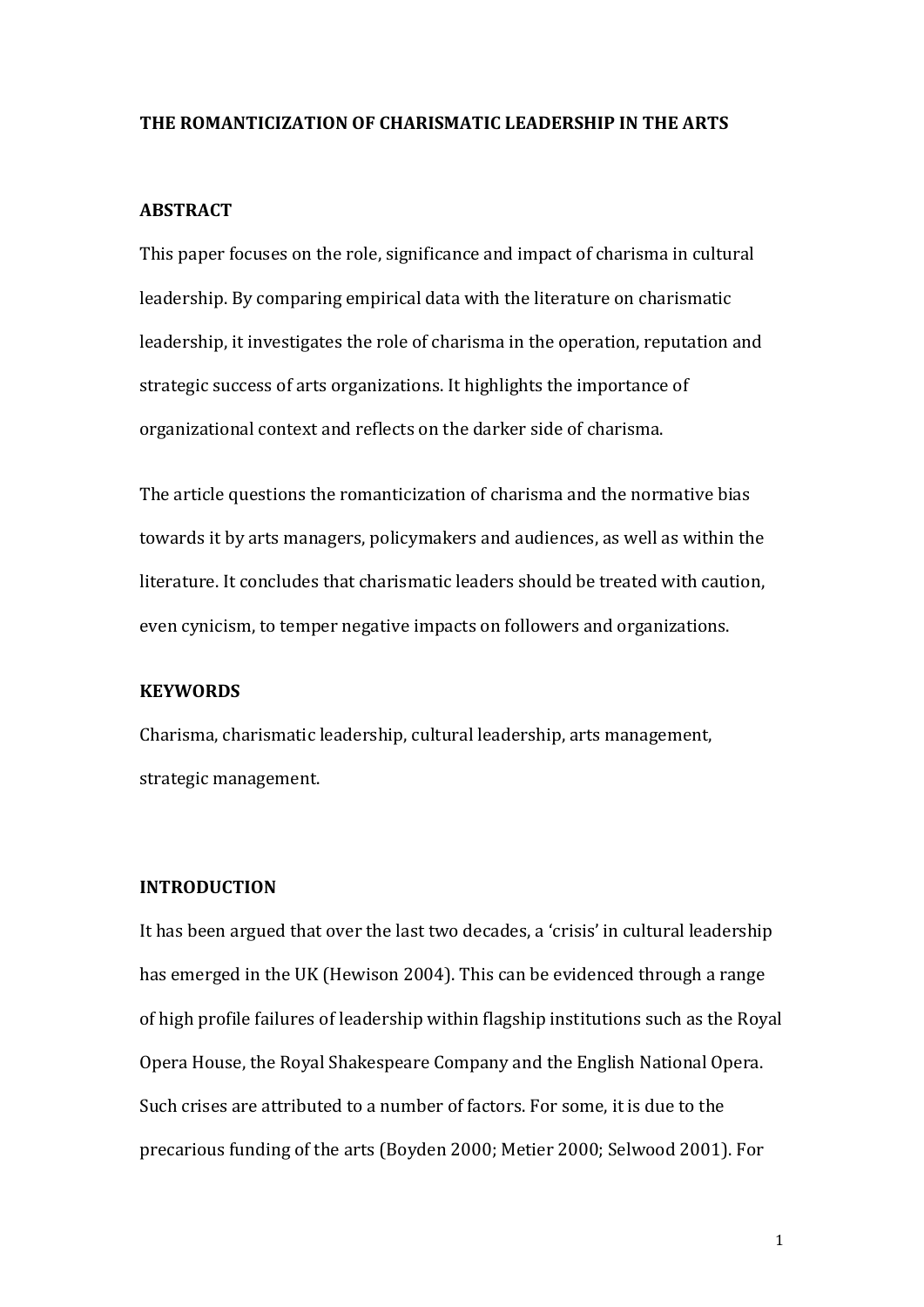Colbert (2011), it is caused by the idiosyncrasies of the cultural sector and its uncomfortable relationship with management. For others, it is due to the difficulties in recruiting effective senior managers to leadership positions, owing to a lack of skills, training and support (Holland 1997; Metier 2000; Resource 2001; Hewison 2006; Leicester 2007).

These longstanding concerns around cultural leadership led to a series of new initiatives at a policy level. Dedicated new programmes and funding streams were developed and implemented such as the Clore Leadership Programme (2003 to present) and the Cultural Leadership Programme (2006-2010). In turn, cultural leadership became a burgeoning area of interest within the professional and academic spheres. Yet despite this newfound focus, charismatic leadership has received remarkably little attention in the context of the arts; and the dearth of research in the arts management field is perhaps indicative of the paucity of charismatic leadership scholarship in the wider public sector (Javidan and Waldman 2003).

Theories on various types of leadership (such as charismatic, transformational and visionary) share the view that 'outstanding leaders have the ability to make a substantial emotional impact on their subordinates' (Javidan and Waldman 2003:229). Yet to date, the leadership and management literature has largely focussed on leaders, neglecting the role of 'followers', as well as the process and organizational context of charisma. This paper explores the phenomenon of charisma within cultural leadership and in particular, the impact it exerts on followers. Prior to becoming academics, both authors were arts managers,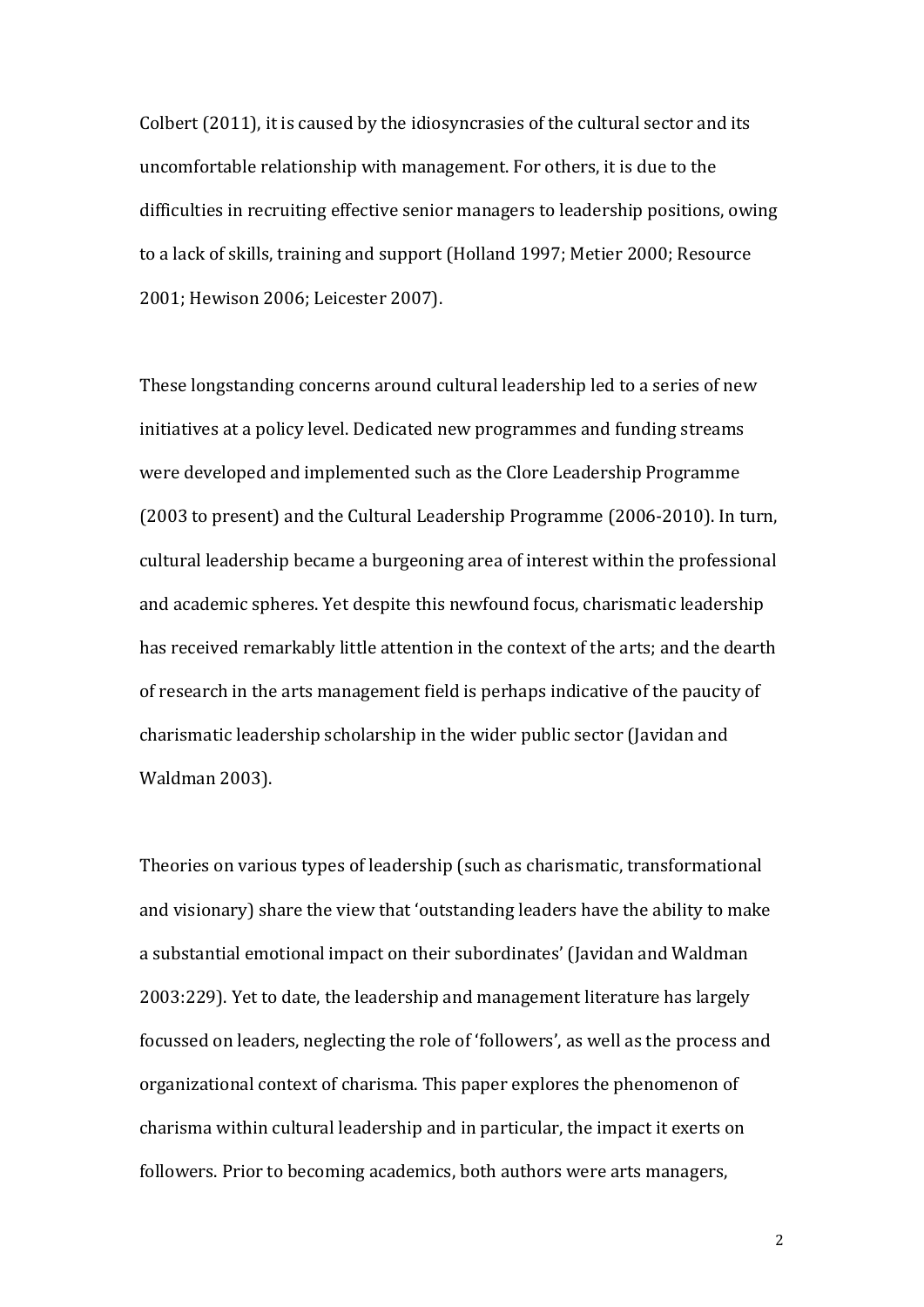working within museum and theatre contexts. During this time, they worked with highly charismatic artistic directors, in the role of followers. Charisma appeared to be something that was integral to the success of the organizations, from engendering loyalty within staff members and driving forward an artistic vision to wooing funders and critics, and even selling tickets, which makes its absence in the arts management literature even more striking.

This exploratory study aims to redress the balance by engaging with 'followers' in their broadest sense: arts professionals, audiences and other external stakeholders such as policymakers and funders. It seeks to understand the impact of charismatic cultural leaders on followers and organizations; the role of followers within charismatic relationships; the applicability of the charismatic leadership literature to the authors' empirical work; and the implications of charismatic leadership in the arts. The paper begins with a detailed and comprehensive critique of the secondary material, synthesizing various literatures pertaining to leadership from sociology, psychology, political science, management and leadership studies. The empirical data, which comes from two distinct research projects, is then presented and discussed in relation to the literature. The final section draws a number of conclusions, explores the implications of the research and sets an agenda for further study.

### **THEORETICAL FRAMEWORK: FROM WEBER TO NEO-CHARISMA**

The etymology of charisma lies in the ancient Greek word for 'divinely inspired gift' (Yukl 1993). The concept was adopted by the early Christian church to describe these gifts or 'charismata', which enabled recipients to carry out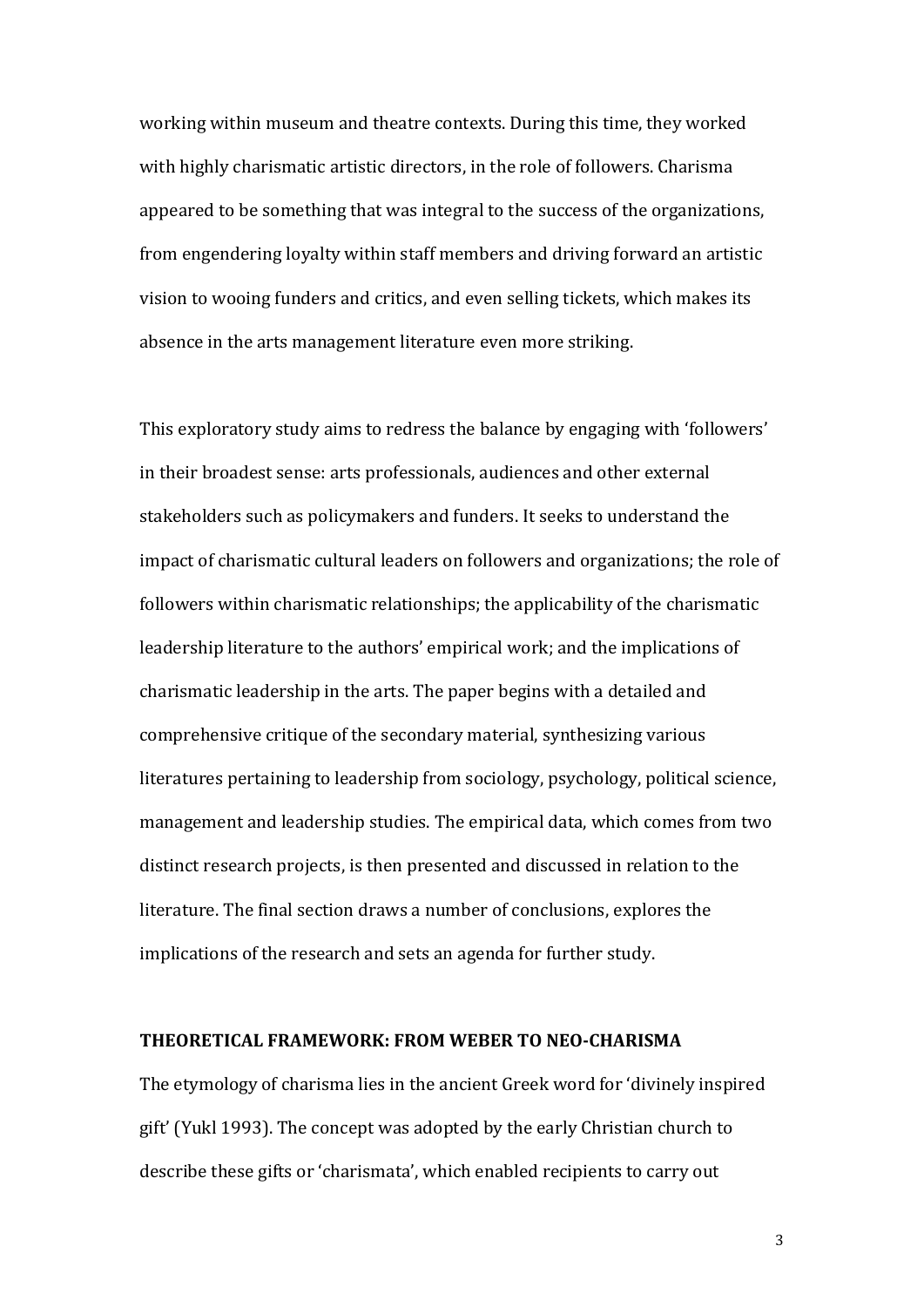extraordinary feats (Conger et al 1997). The pioneering work of Max Weber (1864-1920) is often the starting point for studies into charismatic leadership. Weber borrowed the concept of charisma from theology and 'secularised' it (Nur 1998:21). He was interested in modern society and, in particular, processes of domination and freedom. As a sociologist, he sought to understand the circumstances that enabled some people to dominate and others to be dominated. He theorised three concepts of authority: 'traditional' (for example, the monarchy); 'rational-legal' (for example, democratic bureaucratic systems such as parliament); and 'charismatic' (for example, self-nominated individuals). For Weber, charisma was not the key focus *per se*; rather it was simply the means by which traditional authority was challenged. An example might be feudalist societies, in which charismatic movements challenged and replaced aristocratic rule with the bureaucratic authority of the industrialised modern state (DiTomaso 1993). Hence, Weber's theory was one of 'grand historical transformation' (DiTomaso 1993:260), an evolutionary process that posited charisma as the mechanism for social revolution (Weber 1978). According to Weber, social revolution came from charismatic individuals. It was drawn from the power of the human mind and its emotions, as opposed to what Weber saw as impersonal power, as in the case of traditional and rational-legal modes of authority, which were bound up in positions of office, status and rules. Weber thus regarded charisma as a disruptive, precarious and unstable force that occurred in moments of social crisis; and this was a macro theory of charismatic leadership **‒** one in which the existing social order was overturned and the world re-orientated (Conger 1993).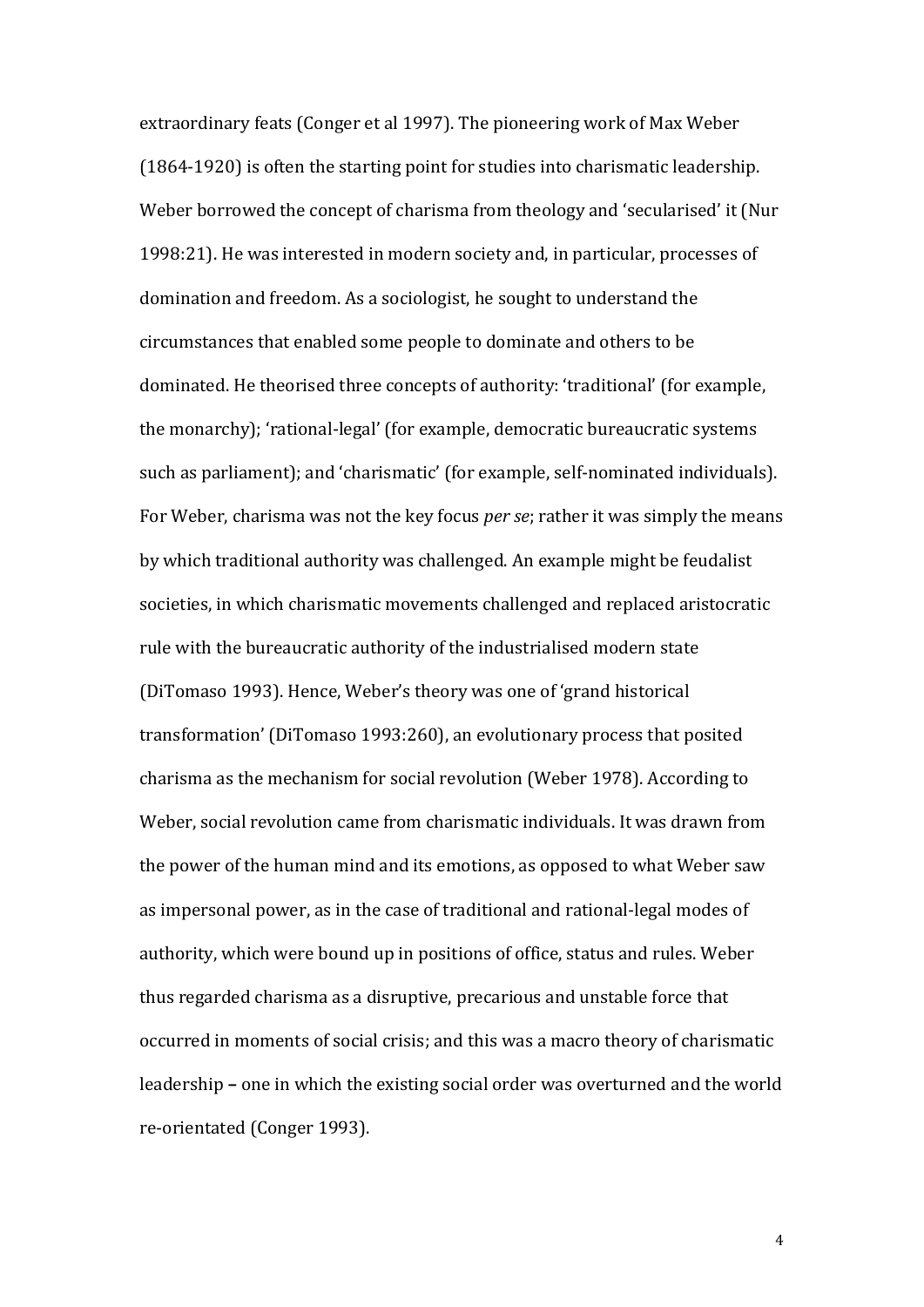For Weber, charisma referred to extraordinariness. Charismatic leaders had a special gift that was of divine rather than human origin, setting them apart from ordinary men. He did not elaborate on the nature of the gift of charisma, nor the personality traits or behavioural characteristics of charismatic leaders. His main position was that such leaders were extraordinarily heroic, possessing the ability to command respect, love, trust, devotion, compliance and personal sacrifice (House and Howell 1992). These religious overtones clearly correspond to the origin of the term itself. Weber initially argued that these exceptional qualities could not be learnt or taught, but merely *awakened*. He later perceived charisma as something that could be learnt through long, intensive and strict training (DiTomaso 1993).

More recent conceptualisations of charisma have shifted its meaning. Critics of leadership theory have accused scholars of reducing Weber's notion of charisma from 'the embodiment of a social movement' to a mere 'management style' (DiTomaso 1993:269). In other words, the understanding of charisma has been removed and reduced from its central position in Weber's theory of social revolution to an analysis of personality traits and behaviours within the business world. Beyer shares this view, arguing that Weber's conception has been 'domesticated' by leadership theorists, who have 'diluted its richness and distinctiveness' (1999:308). This seems reasonable, as the new genre of work on charisma that emerged in the 1970s and 80s certainly signals a break with Weberian conceptualisations of charismatic authority. Whilst the more recent literature begins with the acknowledgment of Weber's 'divine connotations' (Nur 1998:25), the theoretical development over the last forty years across the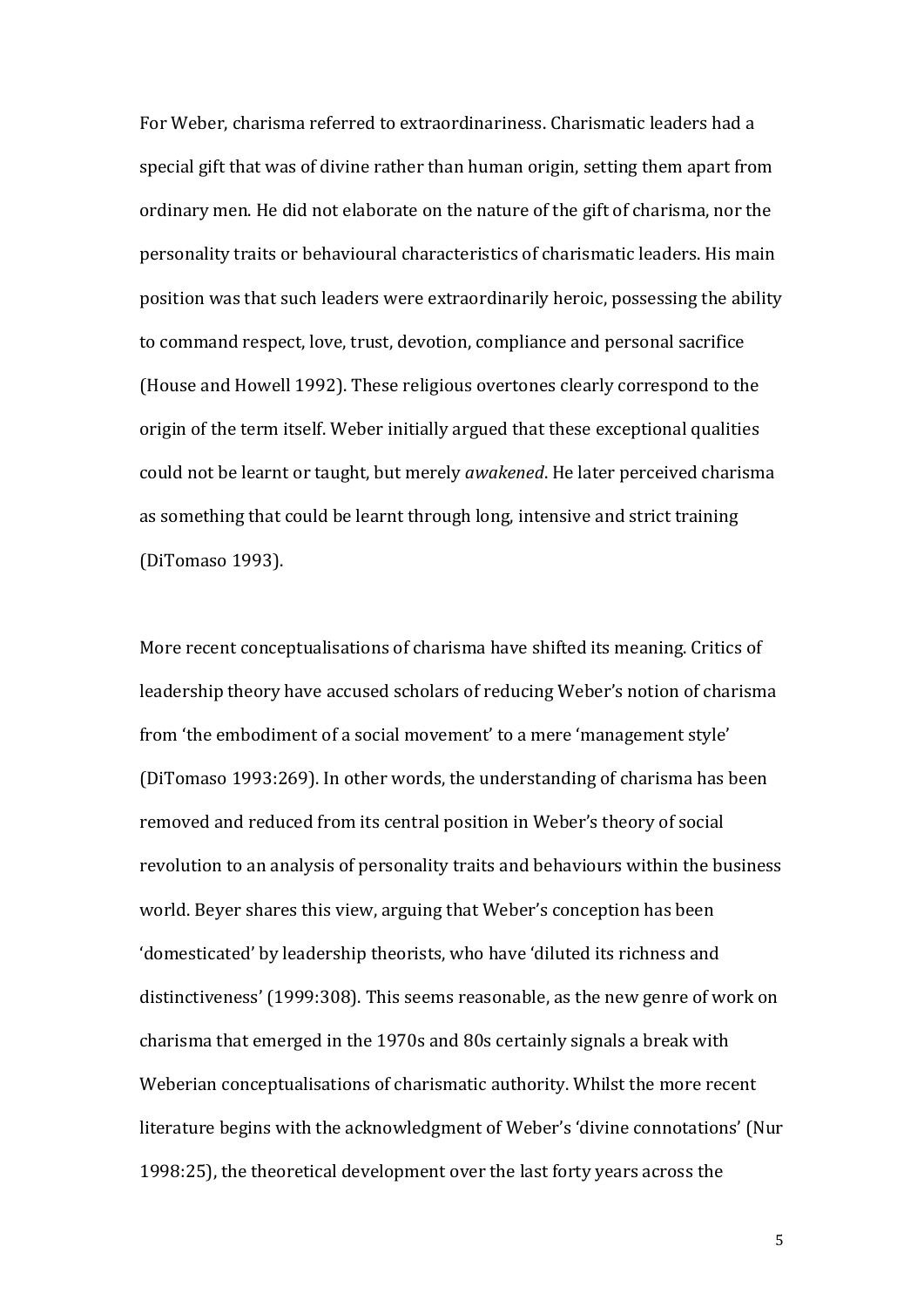management sciences has inevitably resulted in a broader conception and attribution of leadership that bears no resemblance to Weber's grand formulation.

The 1970s theories on leadership primarily focussed on the traits and behaviours of charismatic leaders. House's (1977) speculative interpretation of charismatic leadership proposed a multi-dimensional model, which explored the personality traits and behaviours of leaders and followers together with the processes of influence and their contexts (Yukl 1993). House's theory presented leaders as rather clichéd confident and power-hungry individuals, who arouse followers' motivations by appealing to shared values. This was followed by the so-called 'neo-charismatic' leadership theories, which incorporated notions of vision, inspiration, role-modelling, empowerment, expectation and collective identity (Conger 1999).

In the late 1970s, theories of transformational and transactional leadership emerged. At the positive end of this dichotomy, transformational leaders are presented as ethical, graced with the ability to inspire and motivate their followers to achieve outcomes that transcend self-interest; focus on the good of the collective; and create mutual stimulation and elevation (Burns 1978). These transformational leaders are described as the ultimate change agents and charisma is posited as a core component of their leadership style (Conger et al 1997). As the theory developed, so did the binary distinctions. Howell (1988) makes the division between 'socialized' leaders, who act in the interests of the collective, empowering and developing their followers through egalitarian and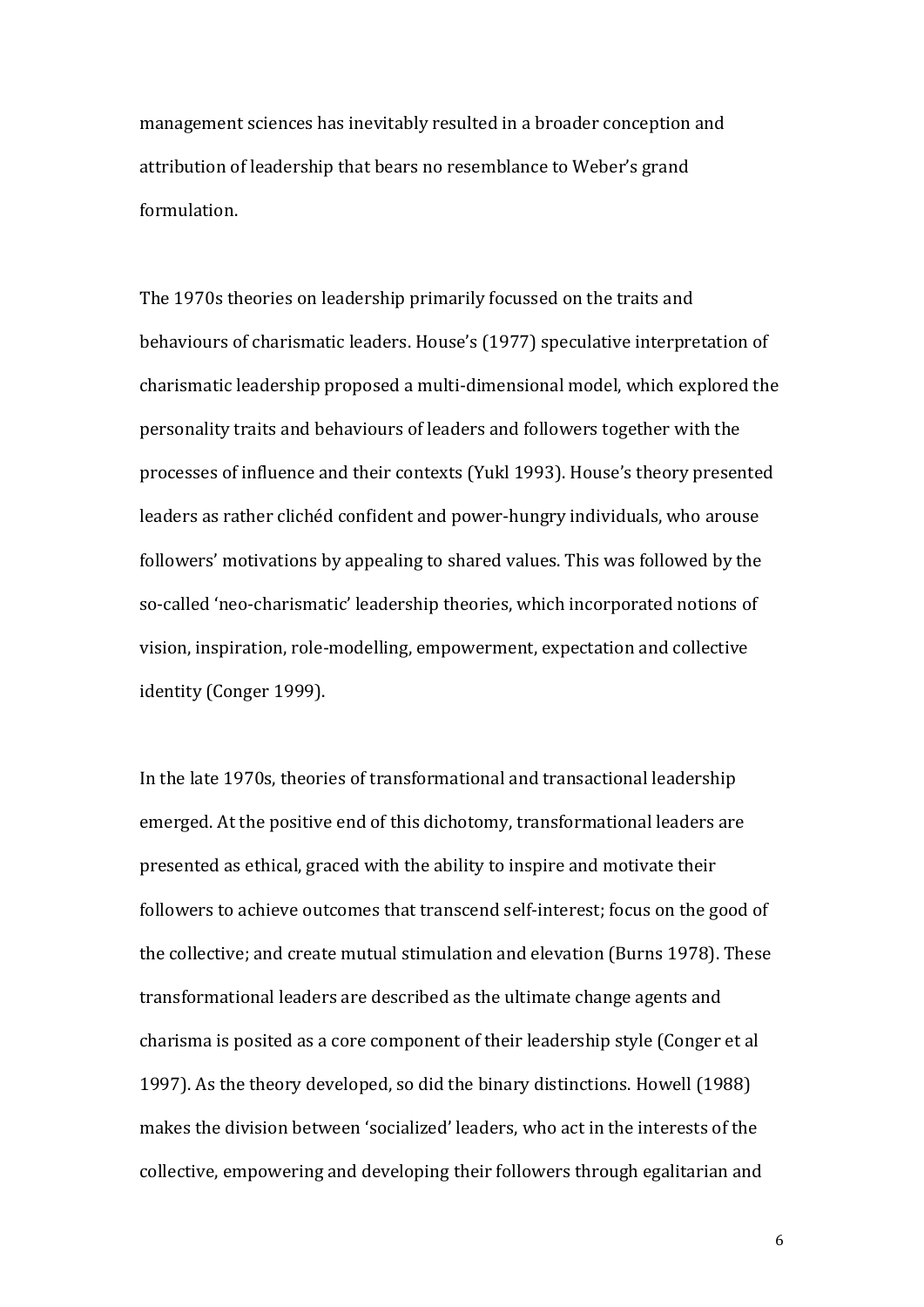non-exploitative methods; and 'personalized' leaders, who are authoritarian and narcissistic, demanding obedience from followers and setting goals which are based on their own self-interest. Whilst socialized leaders may attain new heights of collective achievement (Sosik 2005) and a reduction in 'deviant' behaviour (Brown and Treviño 2006), the methods of personalized leaders may result in individual and/or collective ruin (Howell 1988). Such dichotomies do not allow for any blurring between these two extremes, although it seems fairly obvious that most leaders would not fit neatly into one category or the other.

Although the vast majority of research into charismatic leadership emphasizes its positive traits and outcomes, some studies question this 'normative bias' (Hunt and Conger 1999:341) and point to the 'dark side' of charisma. Chaleff (2001) notes that the way that many societies glorify leaders means that counterproductive or dysfunctional behaviour is often tolerated. Charisma is frequently associated with vanity, egotism and narcissism (see, for example, Bass and Stogdill 1990; Sankowsky 1995; Conger and Kanungo 1998; Agle, Nagarajan, Sonnenfeld and Srinivasan 2006; Chamorro-Premuzic 2012). Indeed, according to Galvin, Waldman and Balthazard (2010), the combination of charisma and narcissism in particular has been associated with fear, cruelty, manipulation and the abuse of power. Similarly, Samnani and Singh (2013) draw upon the work of Kets de Vries (1993) to explore the dangers of personalized leadership styles, whereby the need to accumulate personal power may result in victimization, exploitation and manipulation, leading to alienation and anxiety. Other scholars have warned of the potential for visionary or creative leadership to culminate in overly bold strategies that are often disconnected from an organization's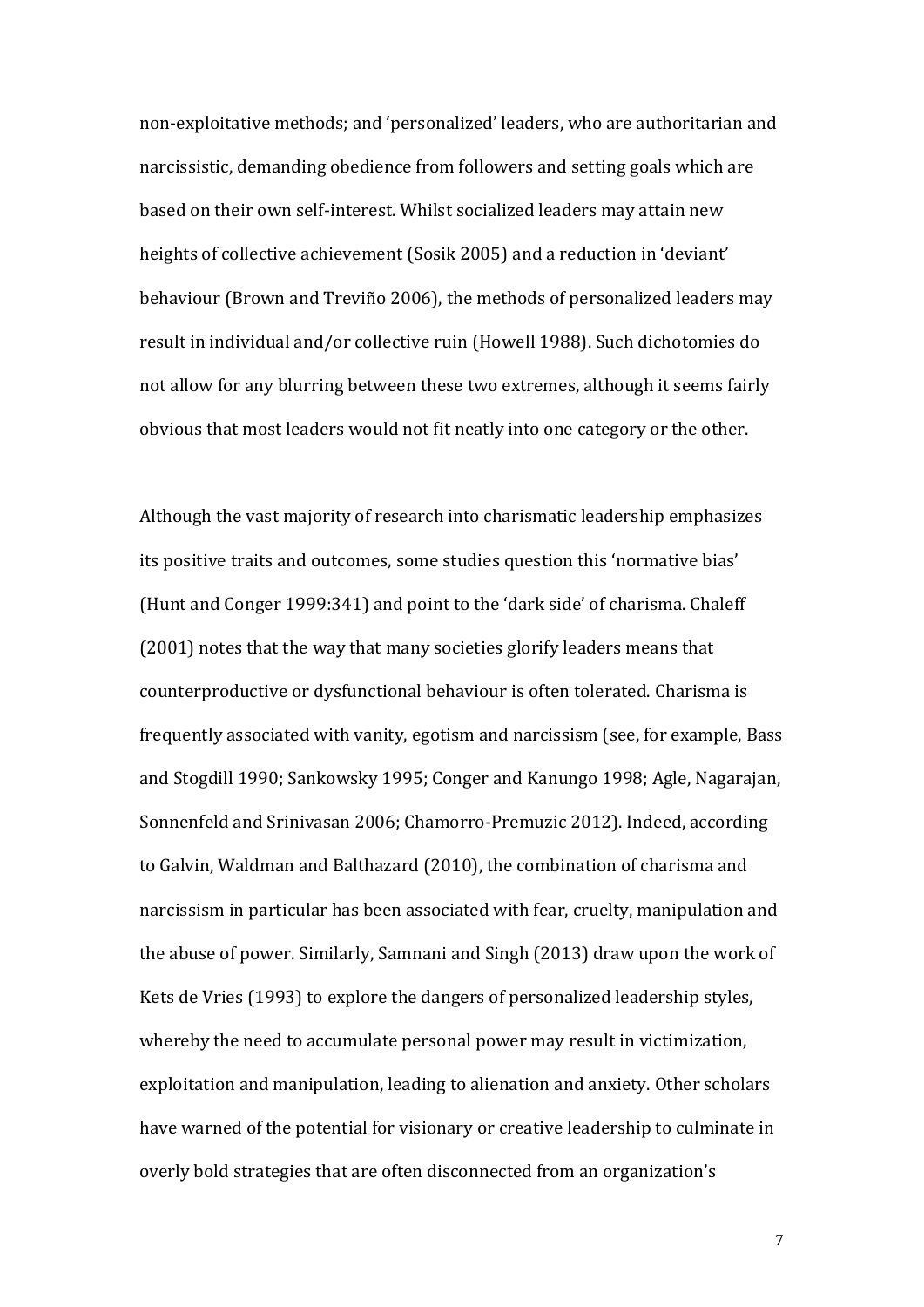capabilities (Bilton 2007; Burkus 2014). All of this has implications, not only for the wellbeing of followers, but for organizations and their development.

Most of the standard classifications of leadership styles seem to hinge on the behaviour and personalities of leaders. However, the role of followers in the charismatic leadership paradigm is under-researched and there is little focus or data on the personalities, behaviours and predispositions of followers. This may be due to the fact that followers are seen as less important than leaders, as argued by Chaleff (2001), who considers the resources devoted to creating inspirational leaders, asking why followers are not similarly trained to be strong and supportive. Rather than seeing followers as weak, compliant and passive, as can be observed in the literature, Chaleff instead emphasises their courage and responsibility to serve and challenge their leaders.

The small body of literature that exists on followers is based on rather crude caricatures. Research in the 1980s largely came from political science and psychoanalysis, where polarised conceptualisations prevailed. The earlier work in this period saw followers depicted as submissive, vulnerable, passive and dependent (Kets de Vries 1988), whilst later work portrayed followers as those who enjoyed challenge and risk-taking, and who shared the vision and style of the leader in a quest for personal development and growth. Many arts workers seem to identify with this later conceptualisation (Bridgstock 2005). It is widely recognized that even those working in junior positions in the arts are highly qualified, often holding postgraduate degrees and having a wealth of professional experience upon entry into the cultural sector. For example,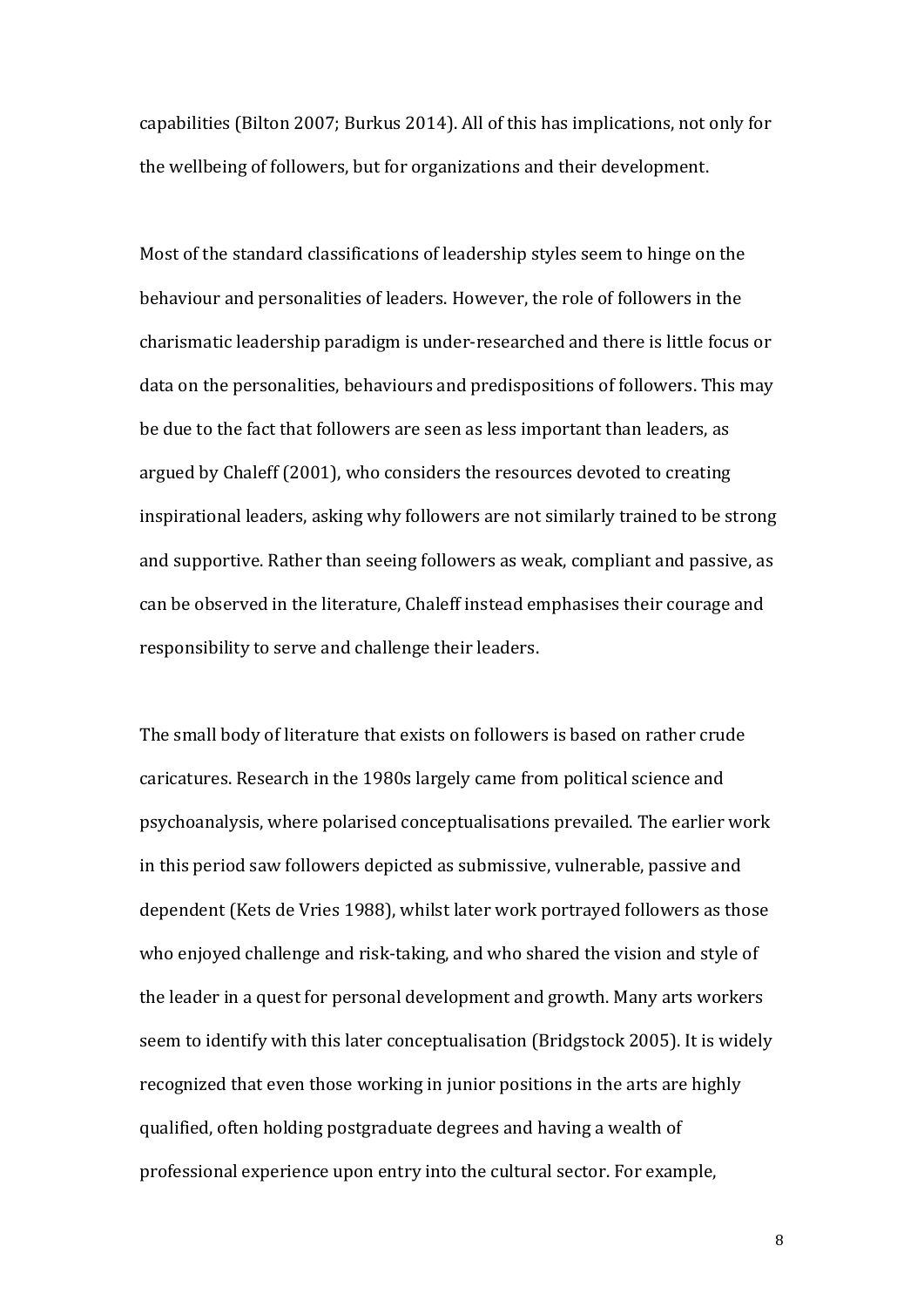Boerner and Freiherr von Streit's study of the relationship between orchestral conductors and musicians recognized the latter as 'well trained professionals with a high degree of intrinsic motivation' (2005:33), arguing that:

*a directive leadership style would endanger the followers' intrinsic motivation, and thus the quality of performance [┼] a delegative or participative leadership style is therefore recommended. Empirical results show that in fields where creativity is crucial [* $\ldots$ *] generally a non-directive style of leadership is considered functional to success.*

This could indicate that the relationship between leaders and followers in the arts may well be at odds with other sectors. This study also demonstrated that charisma itself involves trust and competence, which ultimately leads to credibility, a quality that is highly prized in the arts. According to Michaelis, Stegmaier and Sonntag, 'trust in senior management has a stronger impact on commitment than charismatic leadership' (2009:411). Empirical research consistently demonstrates that charismatic leaders cause followers 'to become highly committed to the leader's mission, to make significant personal sacrifices in the interest of the mission, and to perform above and beyond the call of duty' (Fiol, Harris and House 1999:451). In the academic and business literatures, this process is ubiquitously presented as one of the charismatic leader's greatest assets. However, this has the potential to negatively impact on employees (for example, through manipulation, group-think and work-related stress). So if charisma is something that can be taught, idealized and learnt (Antonakis, Fenley and Liechti 2011), some moral prudence and responsibility must be exercised in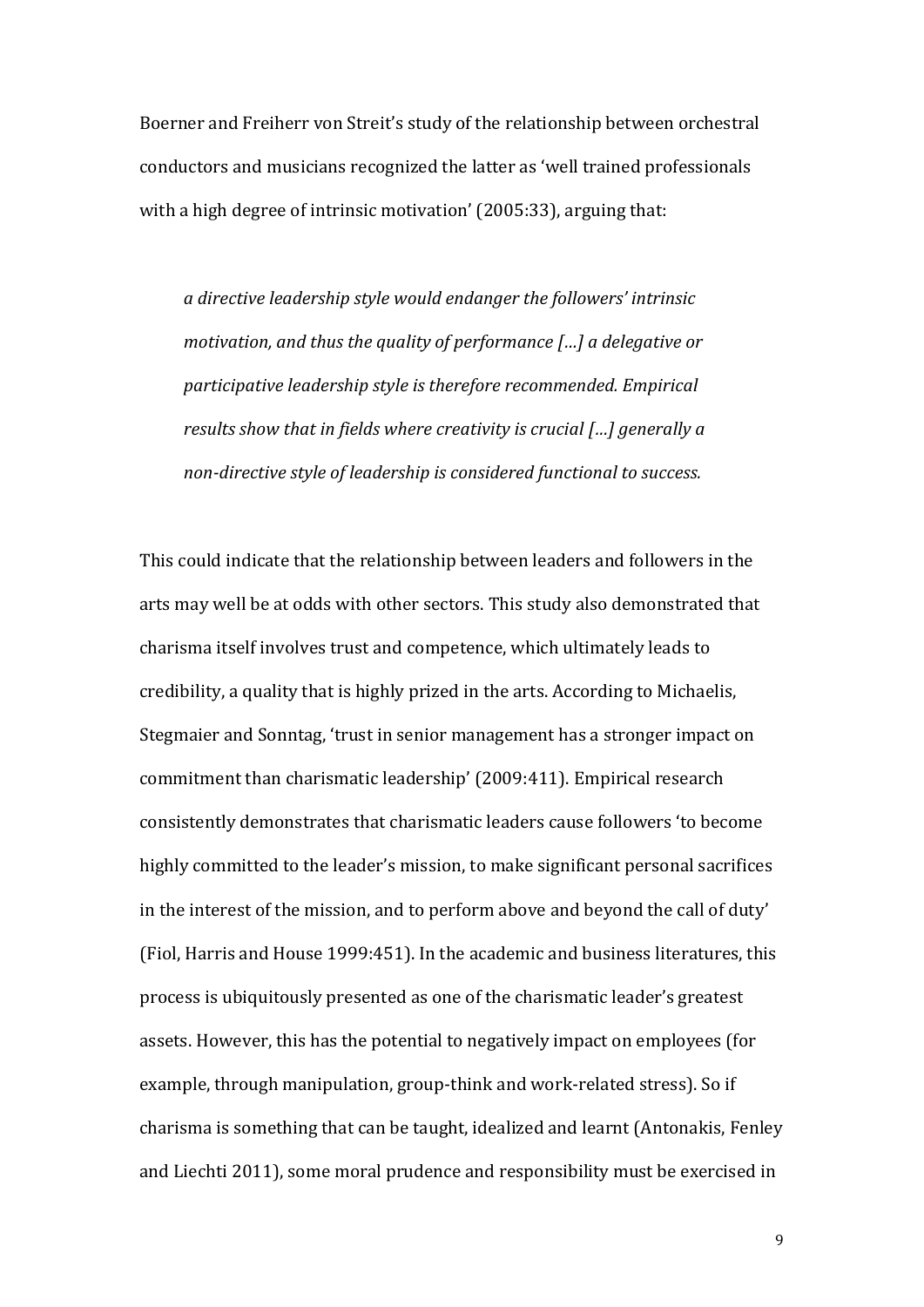any ethically minded organization. This is especially important if charisma is viewed as a performance – a perspective on charisma that would substantiate Goffman's (1959) depiction of the self as a social process and perhaps encapsulate his notion of the 'facade self'. If we accept the potentially performative (and therefore transient and inauthentic) nature of charisma, then it could be argued that those working in the arts are uniquely placed to excel as charismatic leaders.

Goffman's work on sincerity, 'region behaviour' and audience segregation is also illuminating in the context of charismatic leadership, explicating as it does the act of tailoring behavioural traits to specific and discreet audiences. This focus on the diverse recipient groups of presentational behaviour is supported by Fanelli and Misangyi (2006), who note that the literature on followers concentrates too closely on the effects of charisma upon *employees*, thus hindering a deeper understanding of the diverse range of charismatic *relationships* developed by certain leaders. Fanelli and Misangyi acknowledge that followers can be 'distant', in other words, that they can exist outside of organizations; and this is particularly apposite in the arts context, where many audience members have a strong connection to cultural institutions, alongside other stakeholders such as external funders, policymakers and the media. This requirement to cultivate relationships with staff as well as with multiple external stakeholders signals a particular challenge for cultural leaders.

Jermier argues that charisma is 'not a thing that can be possessed by an individual' (1993:221) but rather that it exists *in the relationship* between the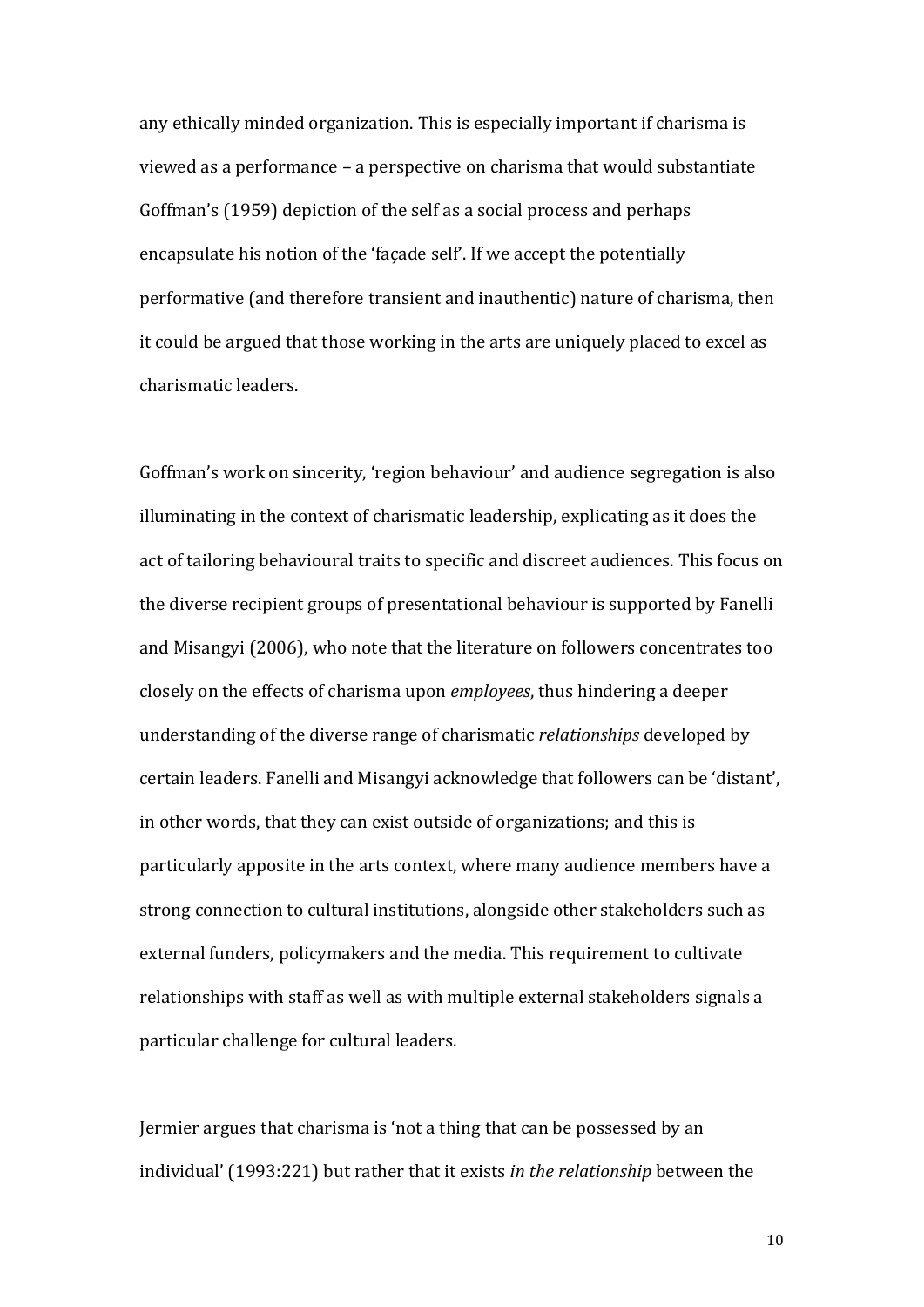leader and the follower, which Steyrer refers to as 'charismatic interaction' (1998:810). Some scholars (for example, Bass 1988) regard the charismatic relationship as dyadic (that is, existing between one leader and one follower), whereas others see the relationship as collective, played out between one leader and many followers (for example, Shamir, House and Arthur 1993). Although the influence of leaders on group processes is woefully under-researched (Samnani and Singh 2013), there has been some effort to explore this through a networks effects model (for example Pastor, Meindl and Mayo 2002) and by analysing social exchange relationships (for example Galvin, Balkundi and Waldman 2010). Gardner and Avolio (1998) propose a dramaturgical perspective of the charismatic relationship, arguing that leaders and followers *jointly construct* the leader's charismatic image through 'impression management' strategies. In a similar vein, Klein and House (1995) see charisma as equally reliant on the 'magnetizability' of the follower as on the allure and appeal of the leader.

Meindl (1990) goes further, arguing that charisma is simply a state of mind that is highly contagious, which suggests that charisma is a social construct of followers (Meindl and Thompson 2005; Schyns, Felfe and Blank 2007). This view is supported by Keyes (2002), who claims that followers endow leaders with charisma: 'Only when followers have accepted the leader as a symbol of their moral unity can the leader have charisma' (cited in Antonakis, Fenley and Liechti 2011:375). Therefore, as followers are actually bestowing charisma onto their leader, a more complex power dynamic is hinted at.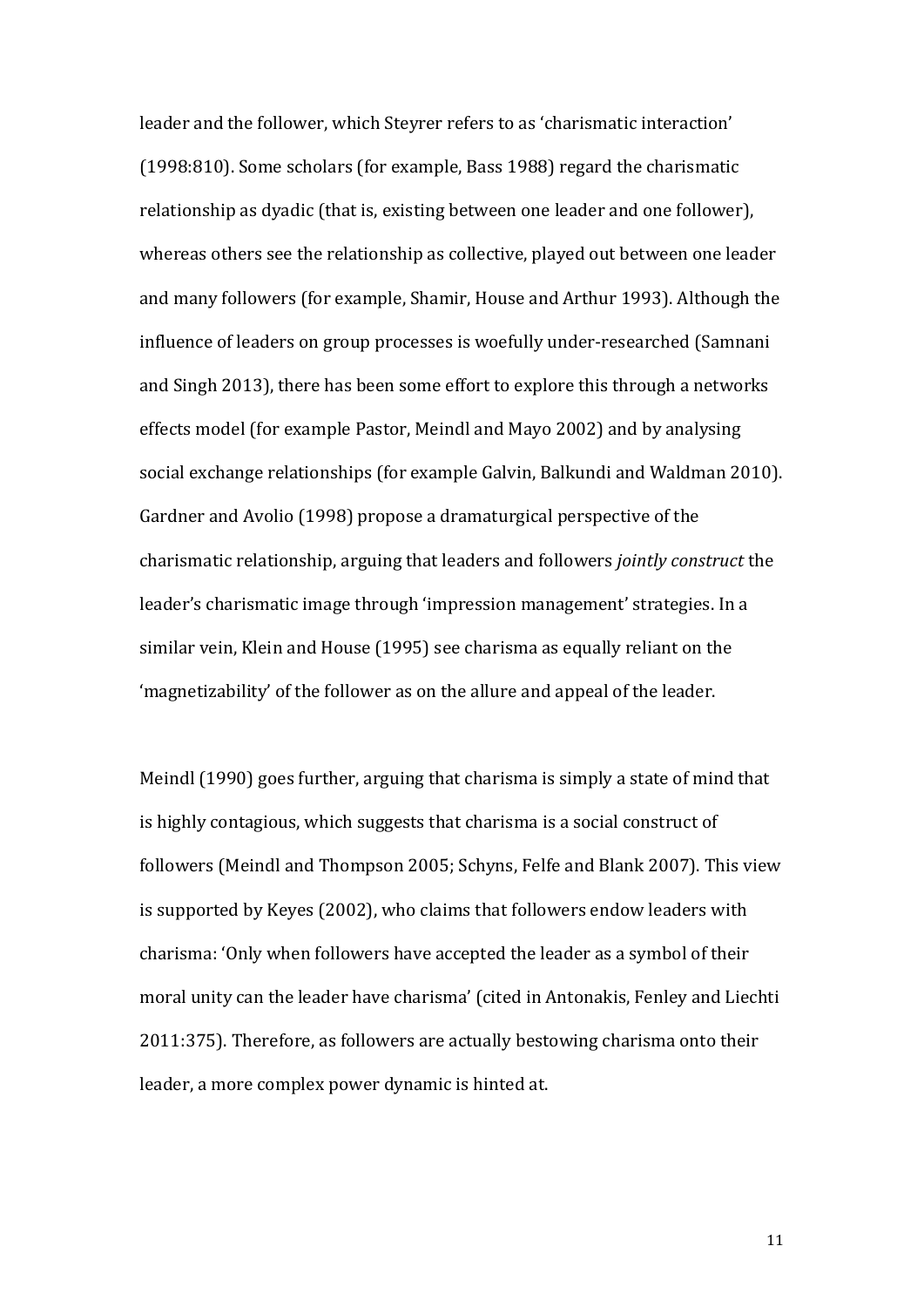For Bass and Stogdill (1990), subordinates may struggle to develop charismatic perceptions about a leader, and Galvin, Balkundi and Waldman (2010) propose that these vacuums can be filled by 'surrogates', who provide second-hand facts and stories to defend and/or promote the leader, which can be even more influential than first-hand interactions with the leaders themselves. This again suggests that there is more complexity in the relationship between leaders and followers, which could be especially useful in informal networks that may be based on discretionary relationships (Ibarra 1993) and populated by 'distant followers' (Goffman 1959). This leads us back to Weber's dilemma regarding whether charisma can be taught and learnt, which some modern leadership scholars see as wholly viable (see, for example, Antonakis, Fenley and Liechti 2011) – a viewpoint which prevails in management studies.

This detailed overview of the neo-charismatic literature across several disciplines reveals a complete abandonment of Weber's theory of social revolution. For example, if charisma lies in the relationship between leaders and followers, or merely resides in the minds of followers, then the idea of the 'gift' being endowed on exceptional individuals is irrevocably challenged. Equally, the notion of surrogate leaders further negates Weber's concept of extraordinary and heroic individuals. In these models, authority is replaced by circumscribed roles within group dynamics, as both leaders and followers obtain, or are assigned, roles, which they then act out in order for charisma to be formed. This reflects both Goffman's theories on 'idealization' and 'impression management'  $(1959:208)$  and Gardner and Avolio's notion of social actors and charismatic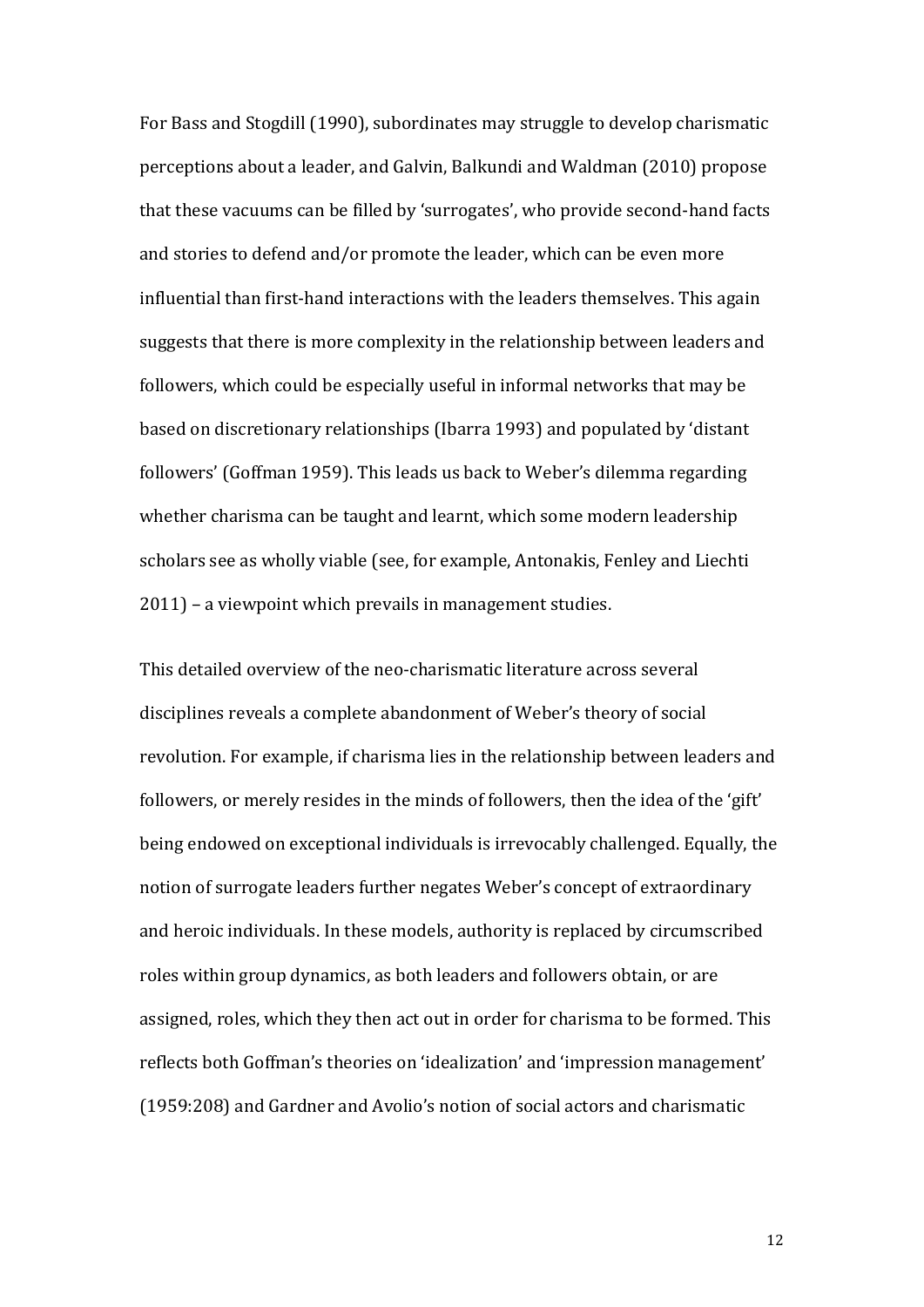'contagion processes' (1998:51). Such theorisations herald a wholesale rejection of Weber.

### **EMPIRICAL OBSERVATIONS OF CHARISMA IN THE ARTS**

The empirical element of this paper is based on the meta-analysis of two distinct data sets, derived from existing studies. The methodology was based on interpretative content analysis (Seale 2012) and thematic analysis (Braun and Clarke 2006) of data from existing studies. The first data set was taken from a study that examined the role of cultural diplomacy (the use of the arts as a political tool of 'soft power' within international relations) within arts policy and its relationship to the management of museums. The second data set came from a project that explored audiences' motivations for attending the theatre and the impact that theatre had on their lives. Both studies involved extensive qualitative depth interviews as a means of 'accessing experiences' (Kvale 2007:xi) and eliciting rich and 'thick' descriptions (Geertz 1973:26) to capture first-hand accounts and convey these from the perspectives of participants.

The first project comprised interviews with policymakers, arts managers, curators, artists and museum directors in the UK and the second study consisted of interviews with theatre managers and audiences in Australia and the UK. The 57 interviews were transcribed and coded into key themes using the computerassisted qualitative data analysis tool *NVivo*. This process facilitated an iterative process of conceptual mapping (Braun and Clarke 2006), which enabled the authors to distance themselves from the data, which in turn supported reflexivity and the emergence of an 'etic voice' (Wallendorf and Brucks 1993:352). To add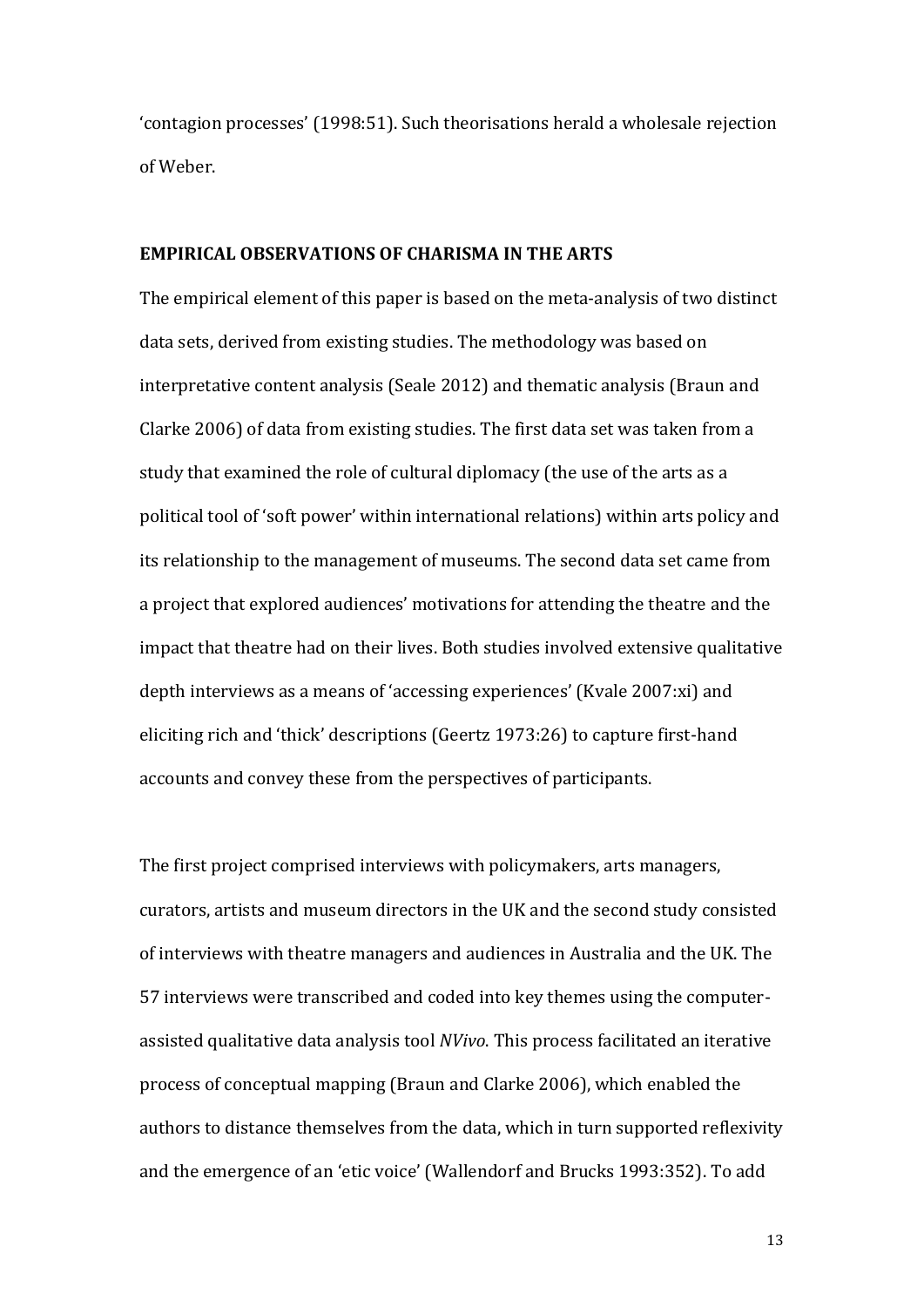to this, each author examined the other author's data, which offered further distance from the original material and engendered a fresh approach to the analysis. Qualitative approaches are strongly advocated in the literature on charisma. For example, Murphy and Ensher (2008) discuss the ability of interviews to achieve depth and richness, whilst Conger (1998) notes that the complexity of the leadership phenomenon lends itself to qualitative methods.

Whilst neither project set out to examine the phenomenon of charismatic leadership *per se*, it strongly emerged as an underlying theme in both projects. Despite the data sets being relatively small, this is significant for research that had not intended to study leadership or charisma. The interview data from these two unrelated projects highlighted the dramatic effect of charisma on the primary stakeholders of arts organizations. The interviews revealed both a dependency on and a distorted interest in charismatic leaders. Within both theatre and museum contexts, participants appeared to be captivated and seduced by the charm and vision of charismatic leaders, who had a meaningful impact on both their behaviour and degree of organizational loyalty. In line with the literature, the cases presented here indicate that charismatic cultural leaders hold a considerable degree of power and influence over their followers, which, in these cases, ranged from government officials and the media to employees and audiences.

There is an important distinction to be made between power and influence here. 'Influence' is understood to be a mechanism of persuasion that requires knowledge, credibility, respect and trust. 'Power', on the other hand, is the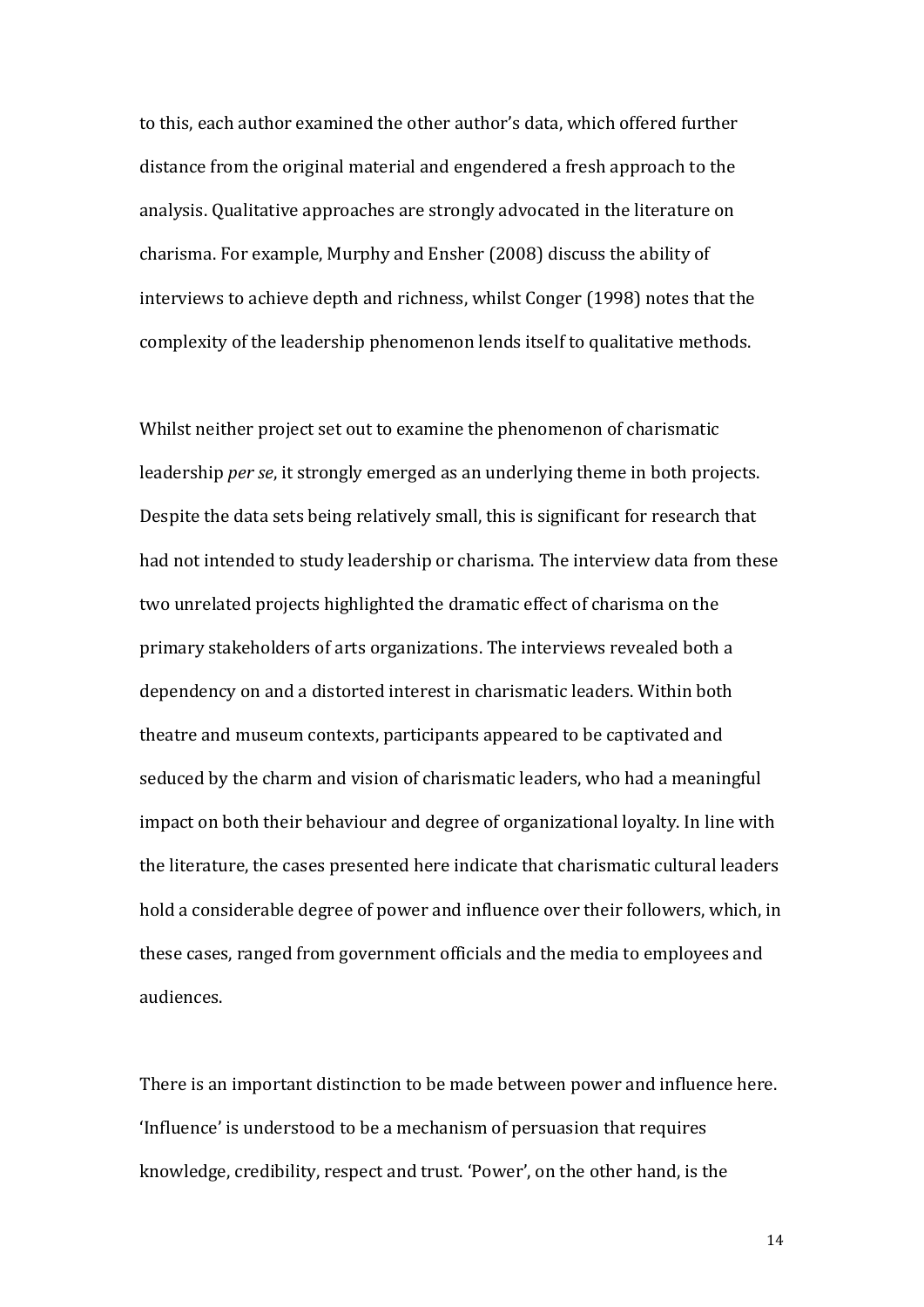exertion of authority to create an outcome. From a scholarly perspective, these terms are analytically distinct, yet are often conflated and blurred, as can be seen across the literature both cited in this article and elsewhere. Again, Weber offers a useful point of orientation through his notion of 'parties' (Latimer and Munro, 2014). 'Parties' are associations of people that attempt to influence social action by coming together to achieve an aim. Those involved share a common purpose towards a specific goal or purpose. Courses of action are carefully considered, selected and planned, as opposed to being the side effect of social interaction, although Weber also noted the possibility for unintended consequences. (Indeed there are plenty of cases throughout history of followers that are drawn to charismatic leaders, with sad or even devastating consequences. The examples of Jim Jones, Charles Manson and Adolf Hitler come to mind. Our earlier, albeit brief, discussion of the dark side of charisma gave a flavour of the less extreme but still unsavoury aspects of charismatic leadership and hinted at what can happen when things go wrong). In this article we are largely referring to the influence that charismatic leaders have on their followers, although we do understand the power harnessed through communal, collective action, driven by a particular type of leader, as the empirical data below demonstrates.

Participants in the first study on museums revealed a huge sense of admiration for particular charismatic leaders. For example, of the fifteen interviewees questioned about cultural diplomacy, seven referred directly to Neil MacGregor, Director of the British Museum, despite the interviewer not mentioning him or his organization (or even asking questions that sought to seek out responses concerning individuals). Indeed 'Neil' was mentioned 55 times in the interviews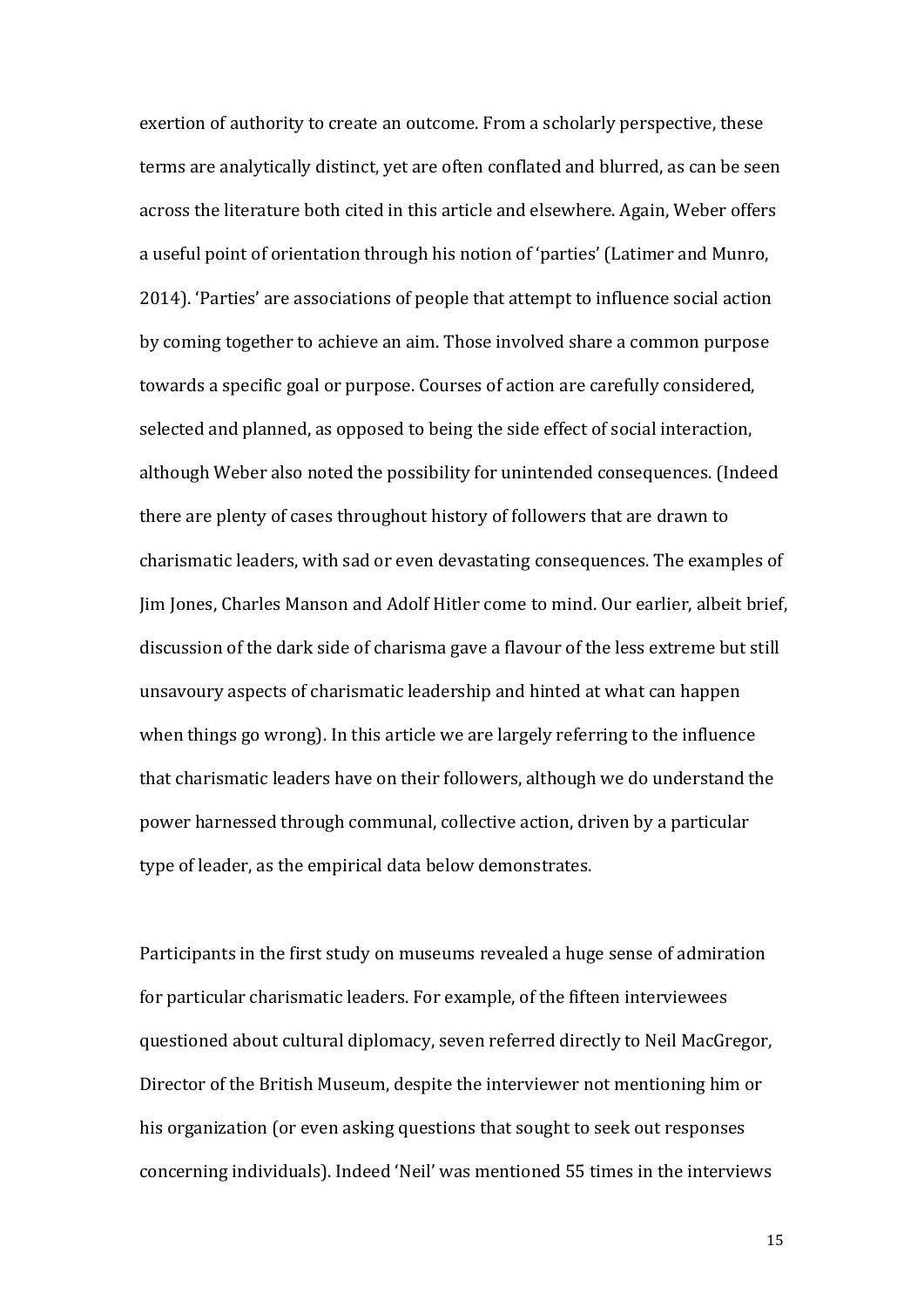and 'MacGregor' 19 times; and in one 45 minute interview with the Special Advisor to the UK's Culture Minister, Neil MacGregor was mentioned 14 times – representing an average of one name-check every three minutes. Participants referred to MacGregor as 'erudite', 'brilliant', 'charming', 'persuasive' and 'a marvellous cultured force for good'. When questioned about a new £3 million government policy for cultural diplomacy, participants shared a perception that the fund belonged to MacGregor himself. Even civil servants reported that the idea for cultural diplomacy came from 'the likes of Neil MacGregor'. Participants paid careful attention to his actions and words, with some even adopting his phraseology. For example, one interviewee said: 'to use the words of Neil, this is a *museum of the world and for the world'*. Another participant spontaneously discussed MacGregor's virtues:

*What Neil has done particularly well with this museum [...] is to look at what actually is the core purpose of this place [...]. If you listen to a lot of what Neil has said or if you read a lot about what he's written, he refers back to our founding principles from 1753 [...]. That is Neil's purpose and I think as soon as you've got the security of knowing what the purpose is and this ambition [...] that just opens up all sorts of possibilities.*

The interviewees were clearly influenced and inspired by this leader's vision, which was found to be both exciting and reassuring. They evoke the sense of avid followers, noting what MacGregor says and writes. When the UK Culture Minister's Special Advisor was questioned about how the cultural diplomacy policy was devised, the participant replied: ╅*It really was sitting on aeroplanes*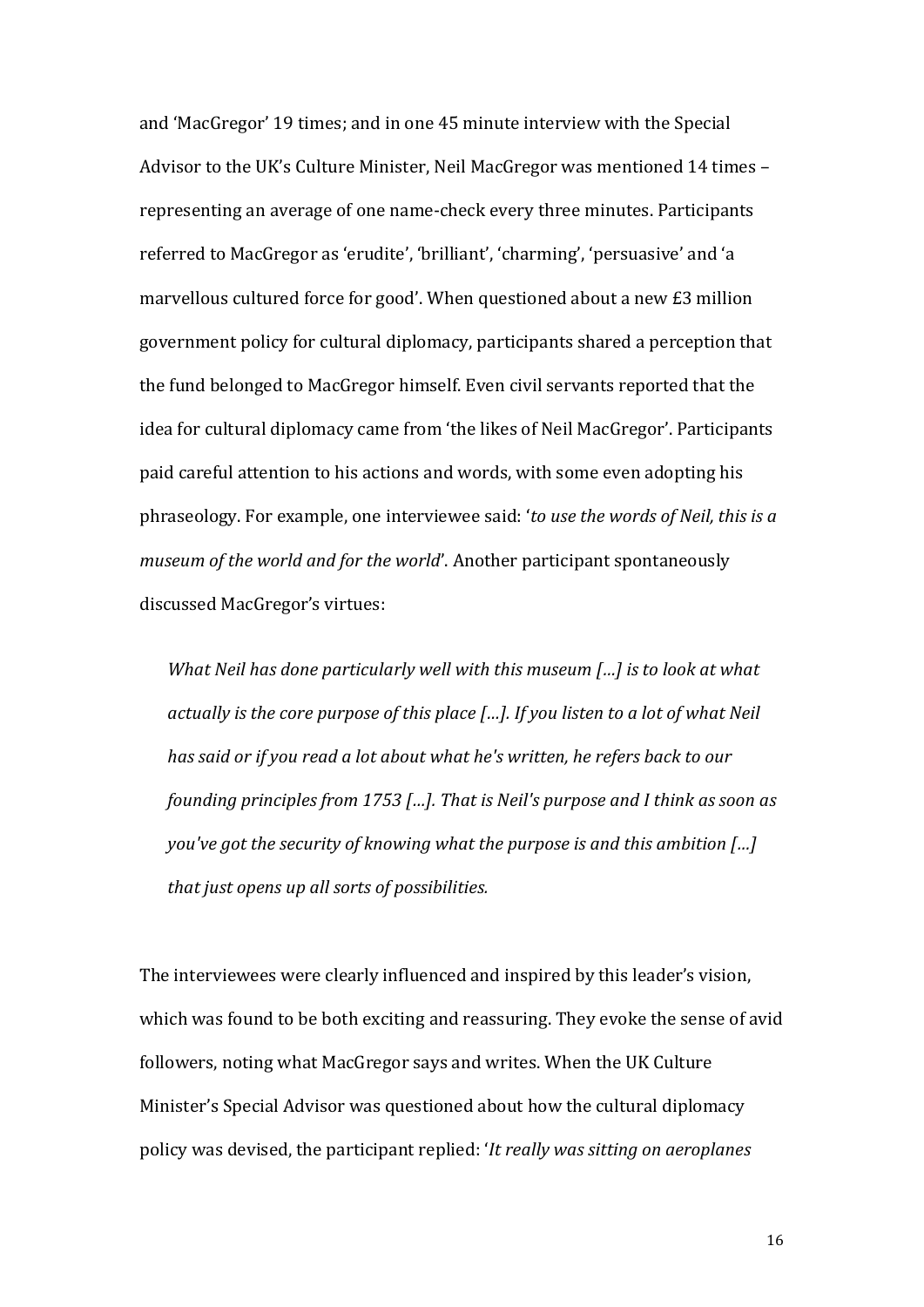*going around America going 'look, we've got the Comprehensive Spending Review [...]* what shall we do? What shall we do for Neil?" Another civil servant also expressed similar sentiments: 'Neil is a very persuasive person who, if you look *across the cultural sector as the whole, there's probably only a handful of people, of whom Neil is one, who can walk into Number 10* [10 Downing Street in London, the UK Prime Minister's Office] and who the Prime Minister will listen to about *cultural activity'.* 

This admission indicates the influence that charismatic arts leaders can have, even on the highest echelons of society. MacGregor's ability to persuade and enthuse others leads to actual policy being created to satisfy individuals, rather than the general tax-paying populace. These insights paint a picture of a sector that extols charismatic leaders. This represents a departure from the normative view of policymaking, as a series of actions intended to generate the maximum positive impact for the highest number of people. In addition, in contrast to the theory on charismatic relationships, our research supports Weber's original concept of charisma as residing within extraordinary individuals and exemplifies Antonakis, Fenley and Liechti's depiction of charismatic leaders as those who can 'federate collective action around a vision' (2011:376).

Similarly, the participants in the second project consistently made reference to particular artistic directors, despite the research not exploring, or even remotely focusing on, leadership. When asked to discuss their relationship to their respective theatres, interviewees repeatedly discussed the leaders instead of focussing on the artistic programme or the organizations themselves. Figures such as Simon Phillips (the former Artistic Director of Melbourne Theatre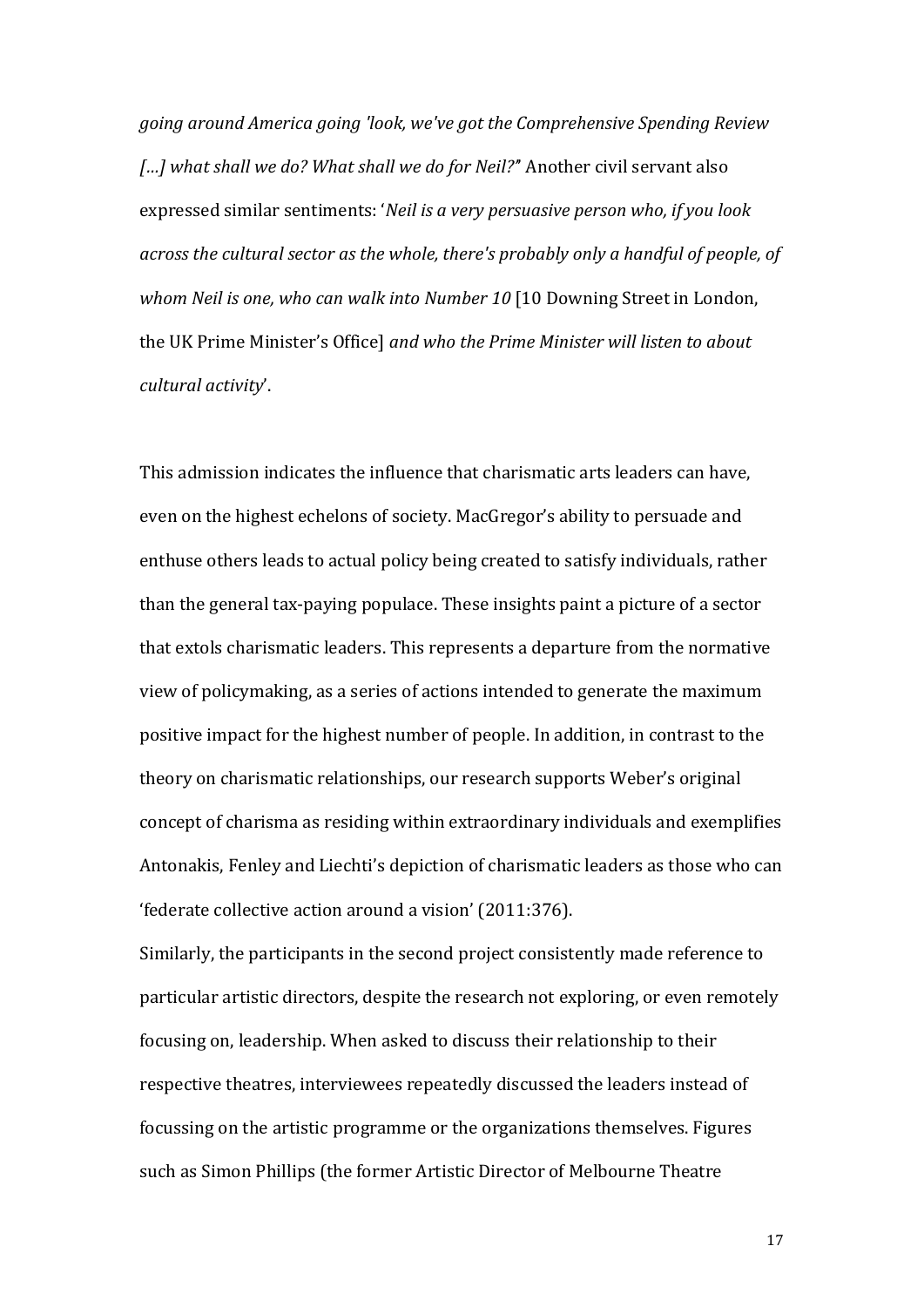Company) were eulogised with an abundance of positive descriptions such as 'clever', 'charming' and 'charismatic'. Interviewees appeared to be personally excited by chance encounters with such individuals, emphasising any exchange or interaction with the artistic directors – from a brief passing in the fover after a production to even observing what colour socks a particular director wore!

Despite being 'distant followers' who had little direct or personal contact with the cultural leaders, participants in this study appeared to convey a pseudo intimacy, observing and scrutinising the actions of leaders and referring to them on first name terms. They praised popular directors for their perceived skills in entrepreneurship, diplomacy and their respect for audiences. Many interviewees revealed an extreme sense of loyalty towards these leaders, presenting themselves as devoted fans. For example, one participant admitted to subscribing to a season programme through a sense of loyalty to an artistic director, despite no longer enjoying the actual productions. Participants also discussed previous directors with nostalgic affection, speaking about them sentimentally and reflecting on their tenure with a pronounced sense of fondness. This is surprising considering that the interviewees did not know the directors personally and enjoyed little, if any, personal interaction with them. Participants emphasized fleeting – but clearly significant – moments, such as when particular directors personally introduced performances or post-show discussions: '*I could sit and listen to him every night. He has such charm, enthusiasm and charisma. He knows how to work a crowd [...] I love it when he's in* charge'.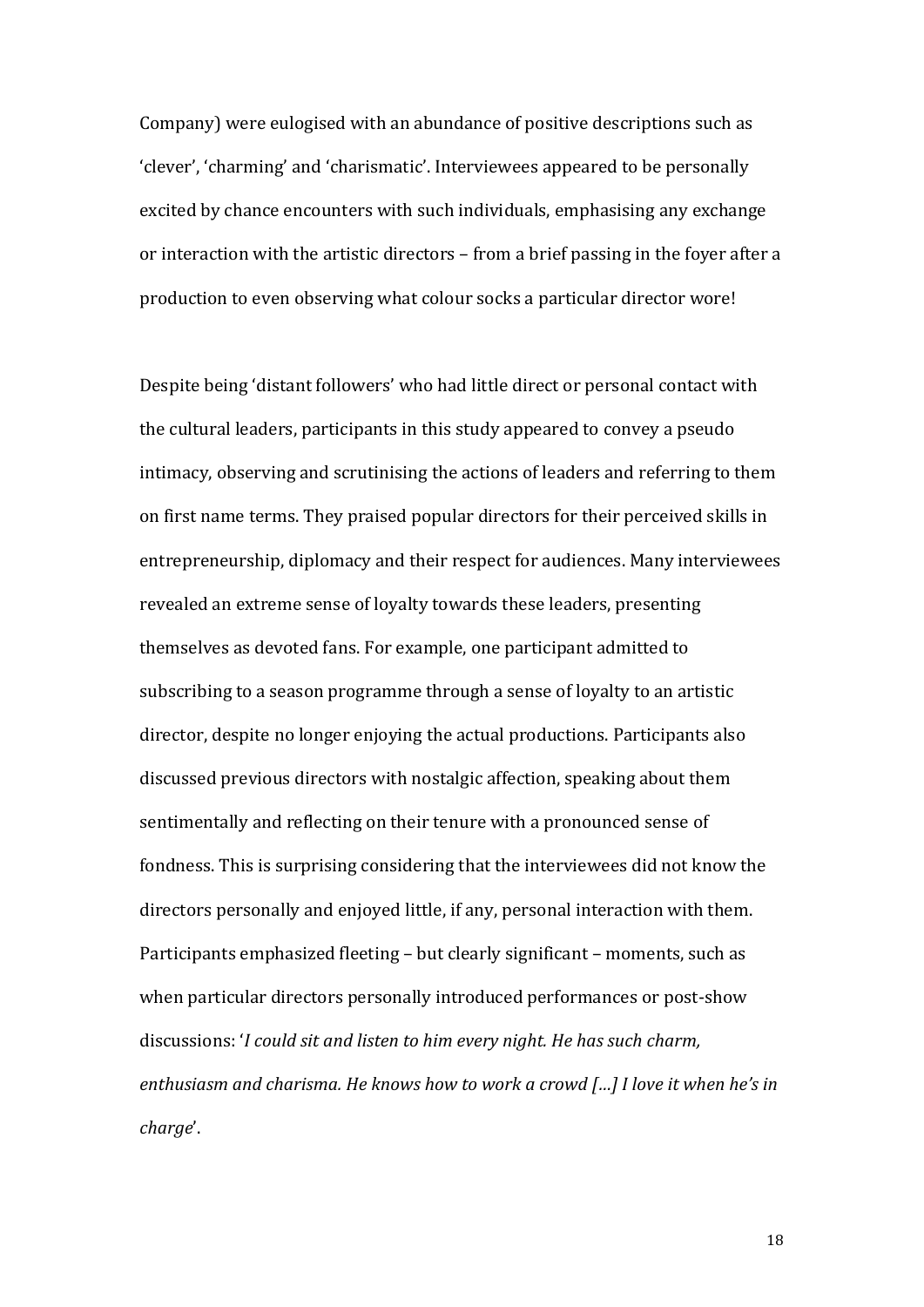The overall relationship between the participants and their organizations and work seemed to be largely dictated by their attitude towards their leader. For example, one interviewee felt that her theatre's artistic programme had lost its experimental edge and explained how the move towards a more commercial business model had resulted in less flexibility in buying tickets. However, she did not attribute this to the artistic director, instead praising him for having 'revolutionised' the company. She continued to subscribe to ensure that she did not miss a production, but due to the inflexibility around purchasing tickets, she now 'works her calendar around the theatre dates'. So paradoxically, despite enjoying the performances less, her loyalty had increased and this seemed to be largely dependent on how she felt about the leader. Conversely, interviewees did not spontaneously discuss artistic directors who would conventionally be regarded as less charismatic. If they were mentioned at all, it was generally to state that they had no opinion or impression of them, or to compare them unfavourably with more charismatic leaders. This raises the question of where this might leave those leaders who are less ostensibly charismatic or worse still, completely lacking in charisma.

The meta-analysis highlighted the participants' overriding focus on the individual. From distant audience members and employees through to policymakers and government officials, stakeholders in arts organizations appeared to value charismatic leaders highly and this directly influenced a range of follower behaviour, from engendering loyalty and purchasing theatre tickets to creating policy and awarding funding. Meindl and Thompson define charisma as 'a publicly created persona' and 'a simplified archetypical image that results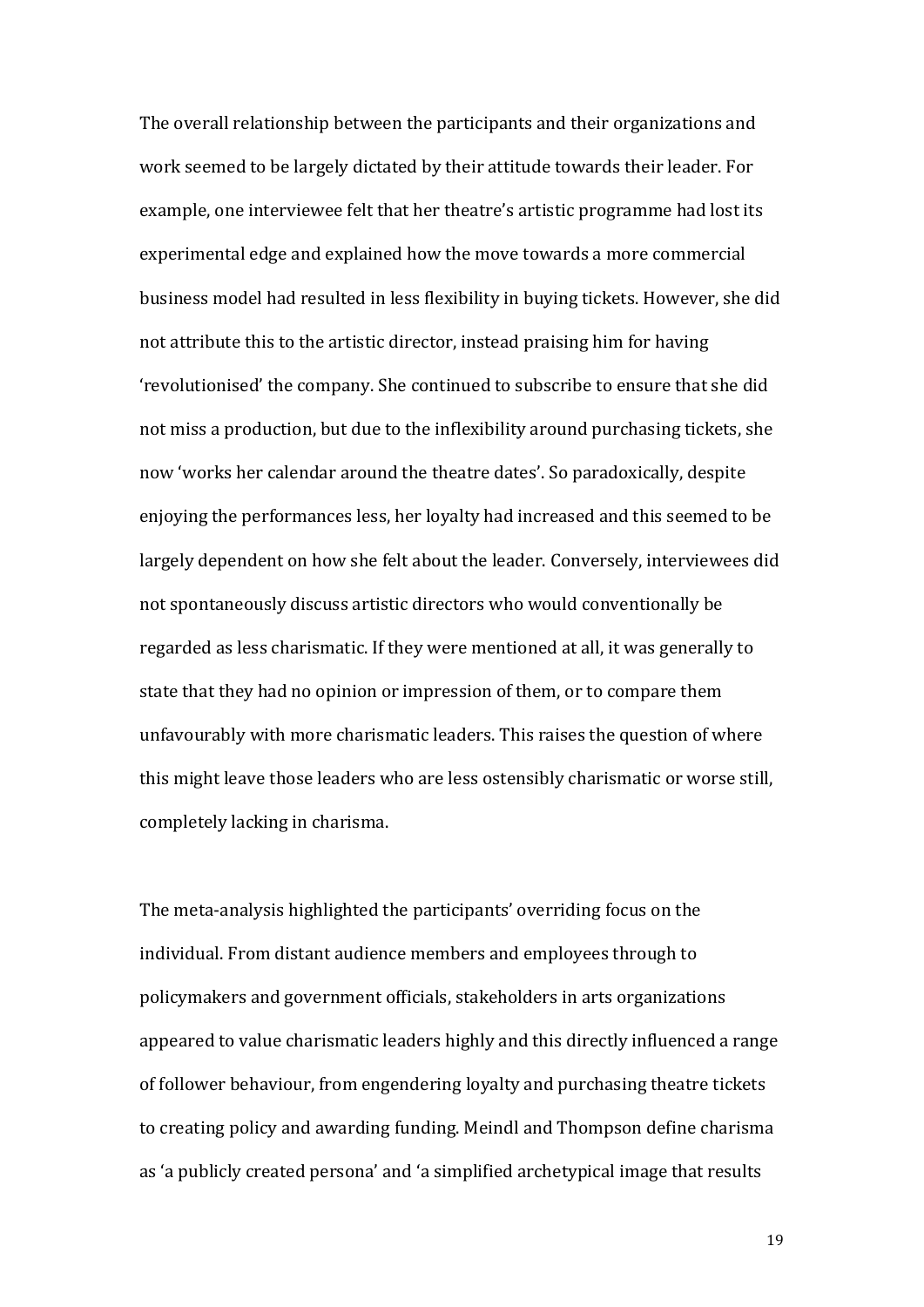from the celebration and romance of leadership' (2005:18). The accounts of charismatic leaders provided by participants in these studies suggest that the art world enjoys celebrating and romanticizing its leaders as much as (if not perhaps even more than) any other sector and exhibits a particular form of fandom that is significantly absent from the extant arts literature.

There was a further revealing synergy between the two unrelated studies. One theatre-goer described Simon Phillips as 'clever, charismatic and naughty', with a 'sense of fun', while the media have revelled in Neil MacGregor's 'delightfully irreverent giggle' (Campbell-Johnston 2008:33). This connection between charisma and irreverence is evocative of the cultural leadership theory, which extols the transgressional leader:

*While political leaders primarily make rules and administrative leaders primarily enforce rules, cultural leaders [...] find principled and imaginative ways to transgress those rules that inhibit the emergence of cultural sovereignty and creativity* (Omer 2005, cited in Leicester 2007:18).

Whilst this suggests that there may be some specificity around charisma within an arts context, Conger and Kanungo (1988) emphasize that charismatic leaders engage in behaviours that are novel, unconventional and counter-normative. They argue that such figures employ unconventional behaviours to transcend the existing social or organizational order. This view not only highlights the 'attributions of special talents and special powers to the leader' (Shamir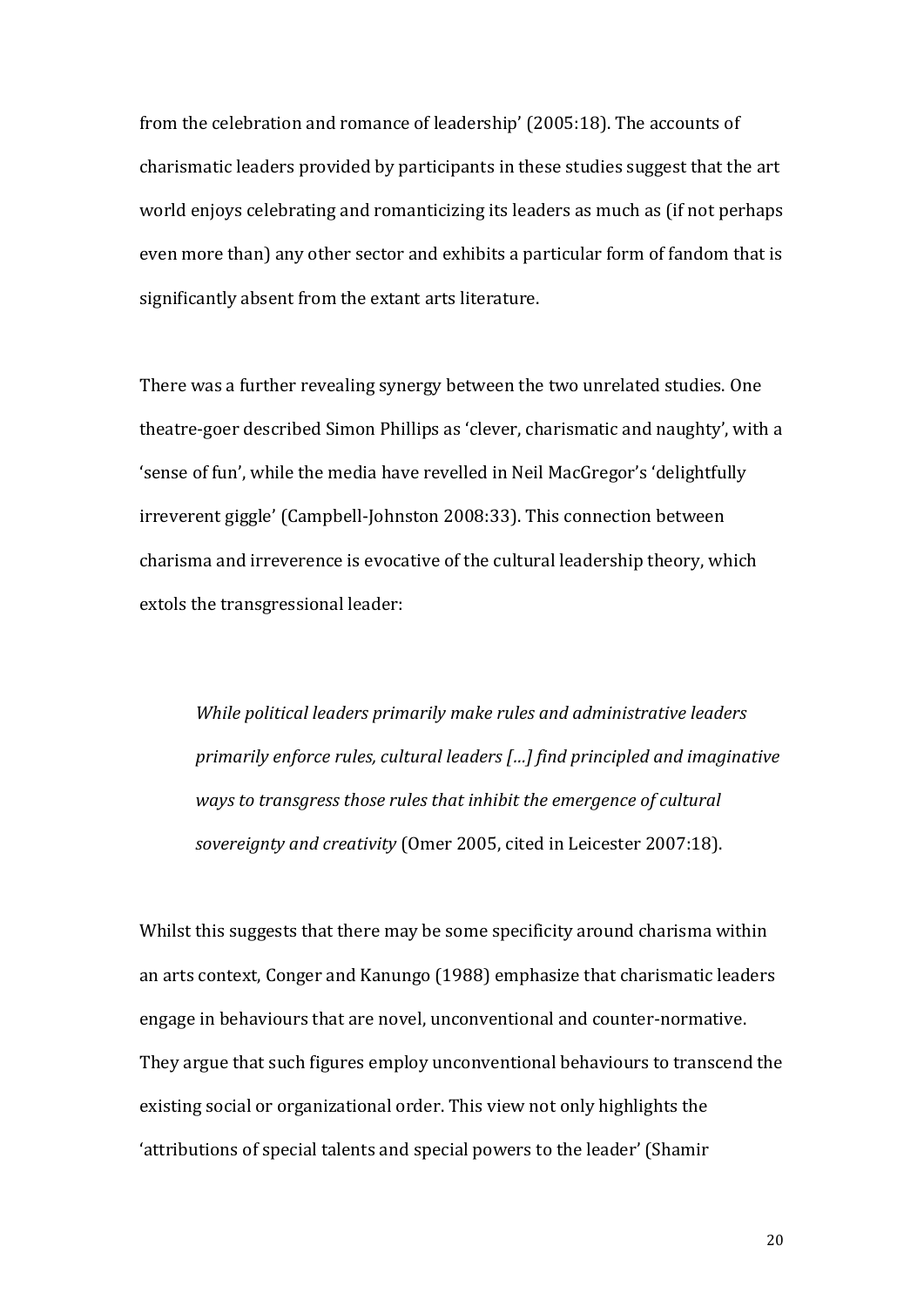1991:90) but once again foregrounds a distinctly Weberian conceptualization of charisma. This raises the question of whether creative-minded followers might prefer (and perhaps even expect) an artistic leader to break the rules. The literature is limited here, since the role of context or organizational environment is under-explored (Beyer 1999). Regardless, it points towards the need for further research into charismatic leadership from a follower perspective and within an arts context.

# **CONCLUSIONS AND IMPLICATIONS**

The neo-charismatic literature reveals that whilst there is much overlap in terms of how charisma is conceptualized, there is a lack of consensus around how it manifests in practice. There is also a lack of agreement as to whether charisma resides in leaders, followers or in the relationship between the two. Furthermore, the theory seems to have developed reductively around somewhat crude dichotomies, such as 'transformational' or 'transactional' and 'personalized' or 'socialized'. Personality traits and behavioural types are rarely so neat; hence a more sophisticated rendering of charisma is required.

In our analysis, charisma in the arts is highly rarefied and depicted as a romanticized social illusion. Arts workers displayed a strong attraction towards, and, at times, a misplaced idolisation of popular arts leaders. This signals a move away from the more recent neo-charismatic literature and a return to a more Weberian conception of extraordinary individuals and exceptionalism. Perhaps more surprisingly, even audiences or 'distant followers' bought into the ideal of charisma and used it to personify (and therefore romanticize) cultural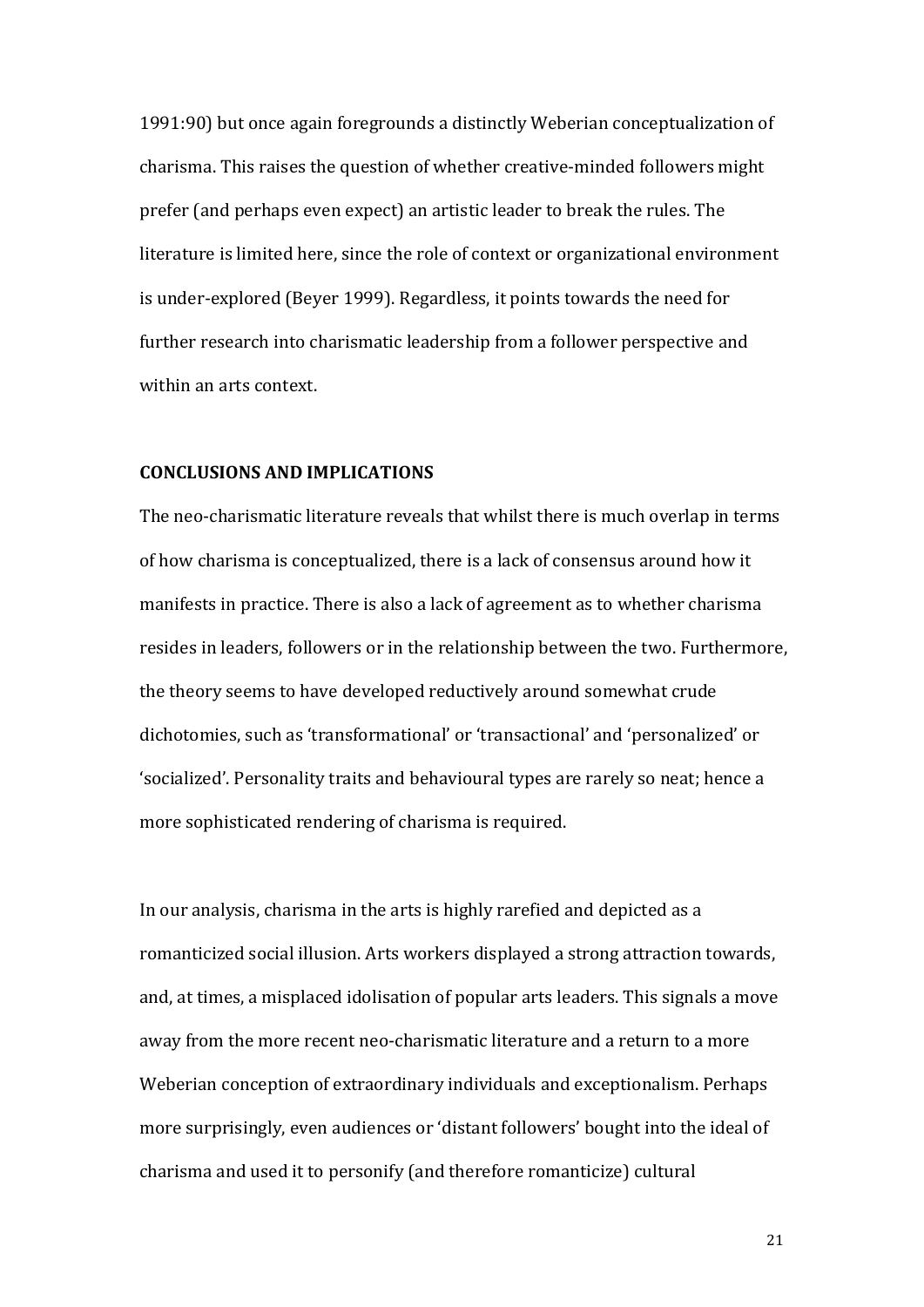organizations, regardless of the degree of personal interaction with the leaders themselves, which in some cases was seen as minimal or even non-existent. The latter reveals the potentially insidious dangers of charisma, which can supplant ethics, strategy and reason. Indeed the management literature distils charisma down into something that can be measured and managed; whilst the data presented in this article reveals the less rational side of the concept. To quote Gardner and Avolio, charisma can be a 'potent force' (1998:55) and, as such, it is something that should be wielded ethically and with a high degree of responsibility.

Despite the empirical evidence that charismatic leaders thrive within the arts, this exploratory analysis remains inconclusive on the importance of context in governing culture, expectation, behaviour, communication and values. However, a hypothesis has begun to emerge that suggests that the arts context is both significant and unique. For example, the value of trust, vision and credibility within the arts – and their connections with charisma – have already begun to emerge. Additionally, Bass and Stogdill (1990) point out that in conditions of uncertainty and crisis, followers feel the need for greater direction and guidance. In the current Western arts context, where cultural labour is notoriously precarious (Gill and Pratt, 2008) and public funding continues to decline in light of the present austerity measures, this point is particularly resonant. What is more, if we look to Weber, such instability may actually provide fertile ground for charismatic leaders to emerge and charismatic relationships to flourish. Additionally, arts workers tend to be motivated intrinsically and according to Pastor, Meindl and Mayo (2002), in a transformational leadership process,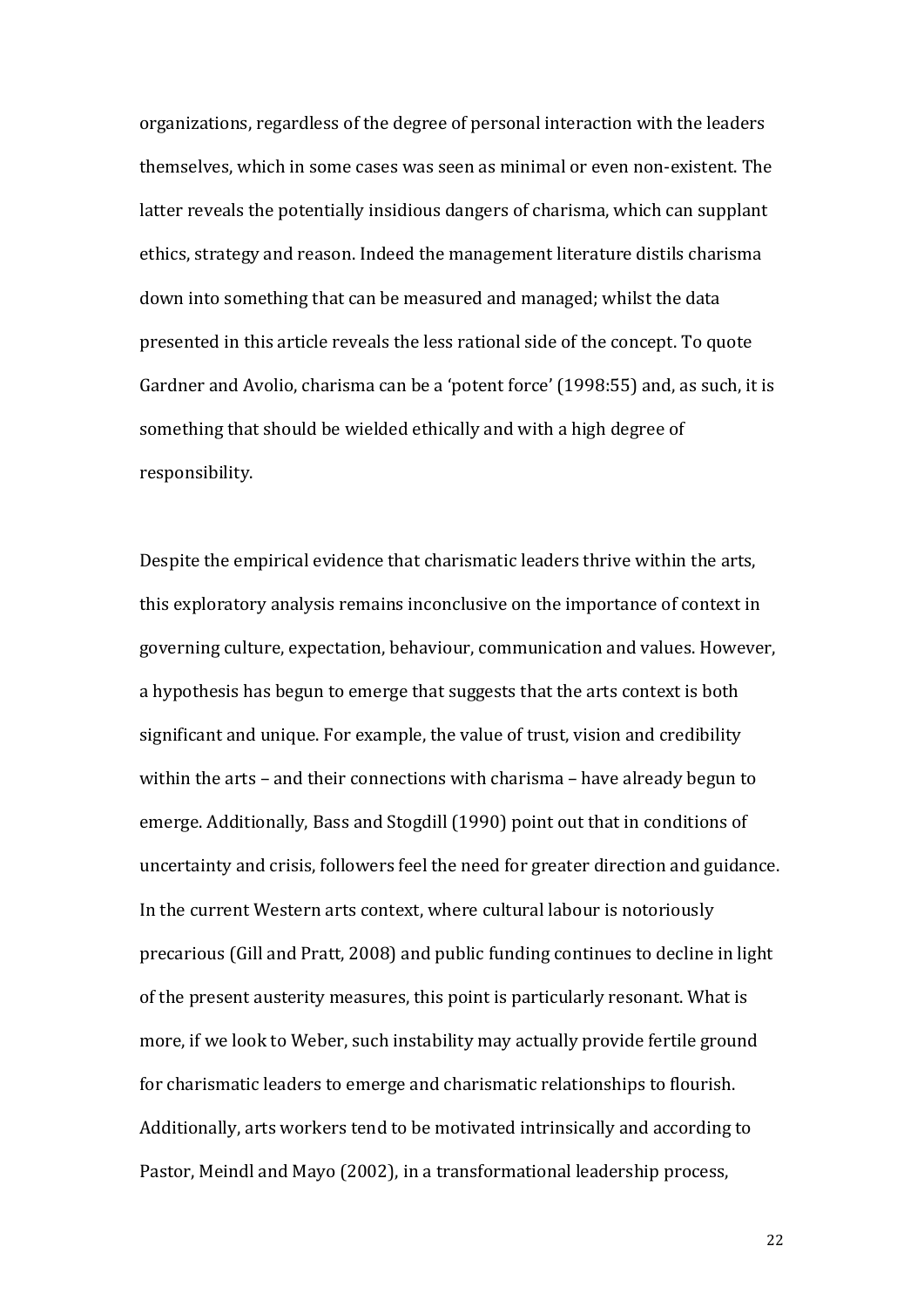leaders and followers transcend their own personal interests for the benefit of higher-order values and principles. These strong, shared values may mean that those in the arts may be particularly susceptible to charismatic leadership, which in turn suggests that context is key to any comprehensive understanding of this phenomenon.

Weber's notion of the extraordinary divine gifts of charismatic individuals presupposes that such figures are rare; yet within the cultural sector, charismatic leaders are commonplace. Since charismatic leadership is rife within the arts, this 'mainstreaming' of charisma may even go against Weberian notions of exceptionalism. It would therefore be fruitful for future studies to focus on gaining a better understanding of the conditions that create and cultivate charisma; and whether what we are witnessing here is charismatic contagion (Gardner and Avolio 1998) or, indeed, whether the observed phenomena represent a veil for something else. For example, this may also be connected to the cult of the personality or the veneration of artistic directors in the creative and cultural sectors. The discipline of sociology and, in particular, theories around power and cultural capital (Bourdieu 1984), have the potential to provide further explanation and a better understanding in relation to charisma generally, and, in particular, within the arts. Future avenues of enquiry could also seek to analyse the variations within charisma and their different expressions and responses. For example, leaders as rhetoricians and visionaries require further exploration, as do specific phenomena such as magnetism and fandom. This would assist in developing a more sophisticated understanding of charisma that avoided the binary traps created and replicated by the literature.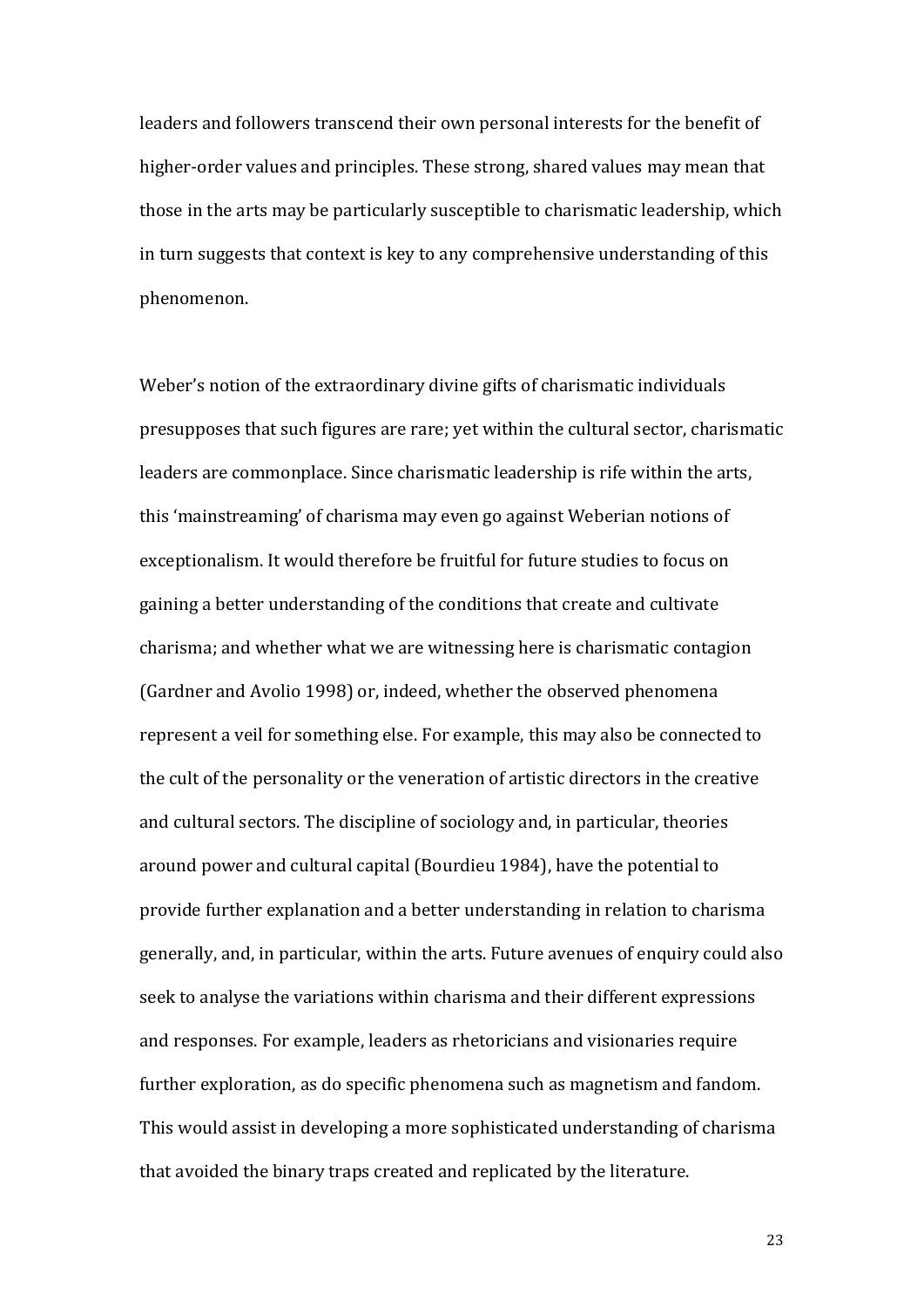Although charisma has perhaps been overstated and overrated in the neocharismatic paradigm, in the arts context at least, it has clearly not lost its Weberian connotations of exceptional individuals, who have the ability to challenge authority and upset the status quo – as manifest in the depiction of transgressional leaders who were described and portrayed as 'naughty' and 'irreverent'. This emerging and ambivalent evidence demonstrates that there is much more work to be done if scholars are to truly understand the phenomenon of charisma, its application within the cultural sector, and its genuine long-term implications for arts management and cultural leadership.

## **REFERENCES**

- Agle, Bradley R., Nandu J. Nagarajan, Jeffrey A. Sonnenfeld, and Dhinu Srinivasan 2006. "Does CEO Charisma Matter? An empirical analysis of the relationships among organizational performance, environmental uncertainty, and top management team perceptions of CEO charisma". *Academy of Management* Journal, 49 (1): 161‒174.
- Antonakis, John., Fenley, Marika, and Sue Liechti. 2011. "Can Charisma be Taught? Tests of Two Interventions╊. *Academy of Management Learning and Education*, 10 (3): 374‒396.
- Bass, Bernard M. 1988. "Evolving Perspectives on Charismatic Leadership." In *Charismatic Leadership: The Elusive Factor in Organizational Effectiveness*, edited by Jay A. Conger and Rabindra N. Kanungo, 213–236. San Francisco: Jossey-Bass.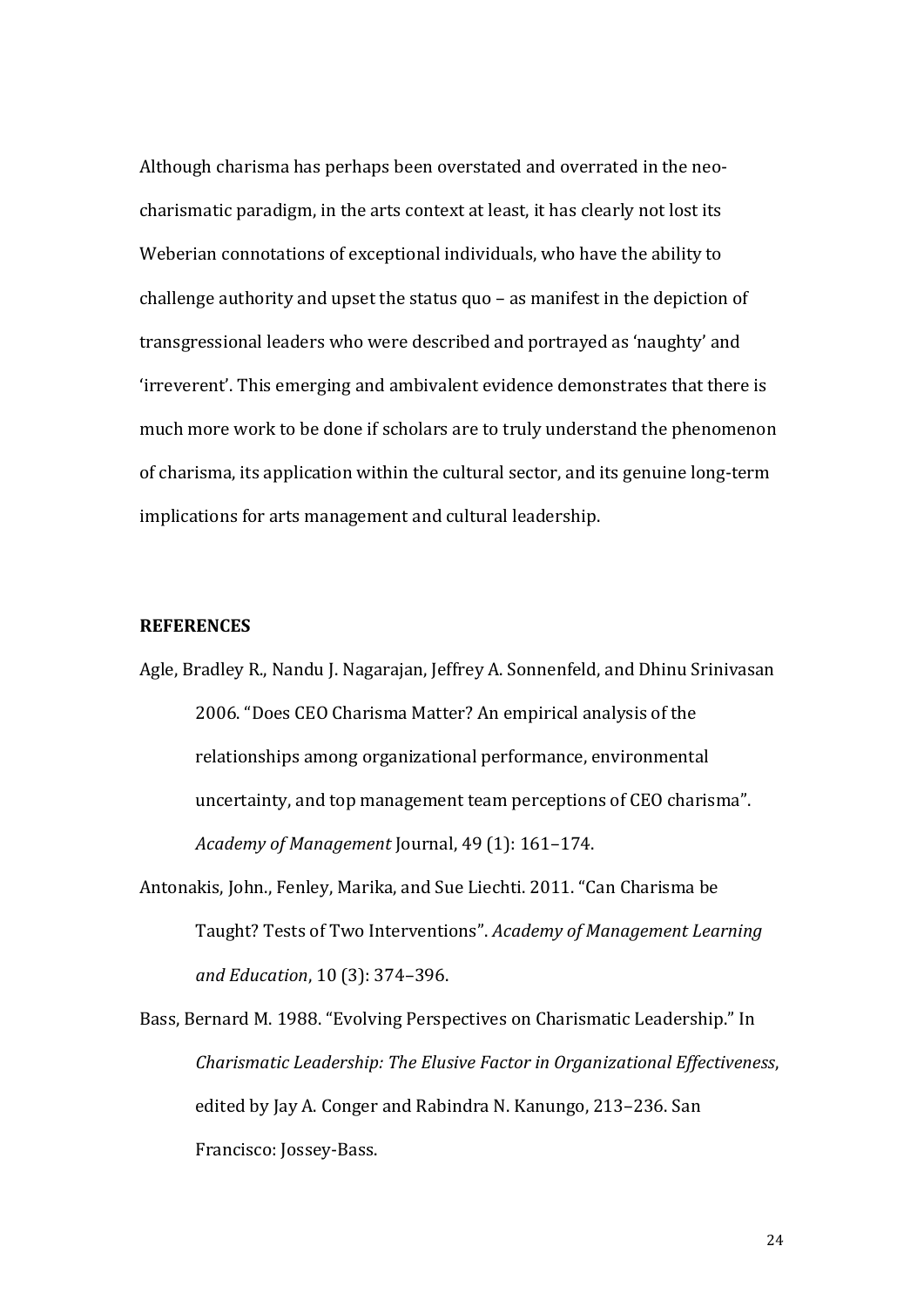- Bass, Bernard M, and Ralph M. Stogdill. 1990. *Bass and Stogdill's Handbook of Leadership: Theory, Research and Managerial Applications*. New York: Free Press.
- Beyer, Janice M. 1999. "Taming and Promoting Charisma to Change Organizations." The Leadership Quarterly, 10 (2): 307–330.
- Bilton, Chris. 2007. *Management and Creativity: From Creative Industries to Creative Managemen*t. Oxford: Blackwell.
- Boerner, Sabine, and Christian Freiherr von Streit. 2005. "Transformational Leadership and Group Climate-Empirical Results from Symphony Orchestras.╊ *Journal of Leadership and Organizational Studies*, 12 (31): 30‒41.
- Bourdieu, Pierre. (1984). *Distinction: A Social Critique of the Judgement of Taste*. Cambridge, MA: Harvard University Press.
- Boyden, Peter. 2000. *Roles and Functions of the English Regional Producing Theatres*. London: Arts Council England.
- Braun, Virginia, and Victoria Clarke. 2006. "Using Thematic Analysis in Psychology." *Qualitative Research in Psychology*, 3 (2): 77-101.
- Bridgstock, Ruth. 2005. "Australian Artists, Starving and Well-Nourished: What Can We Learn From The Prototypical Protean Career?" Australian Journal *of Career Development*, 13 (3): 40‒48.

Brown, Michael E, and Linda K. Treviño. 2006. "Socialized Charismatic Leadership, Values Congruence, and Deviance in Work Groups." *Journal of Applied Psychology*, 91 (4): 954-962.

Burkus, David. 2014. *The Myths of Creativity: The Truth About How Innovative Companies and People Generate Great Ideas*. San Francisco: Jossey Bass.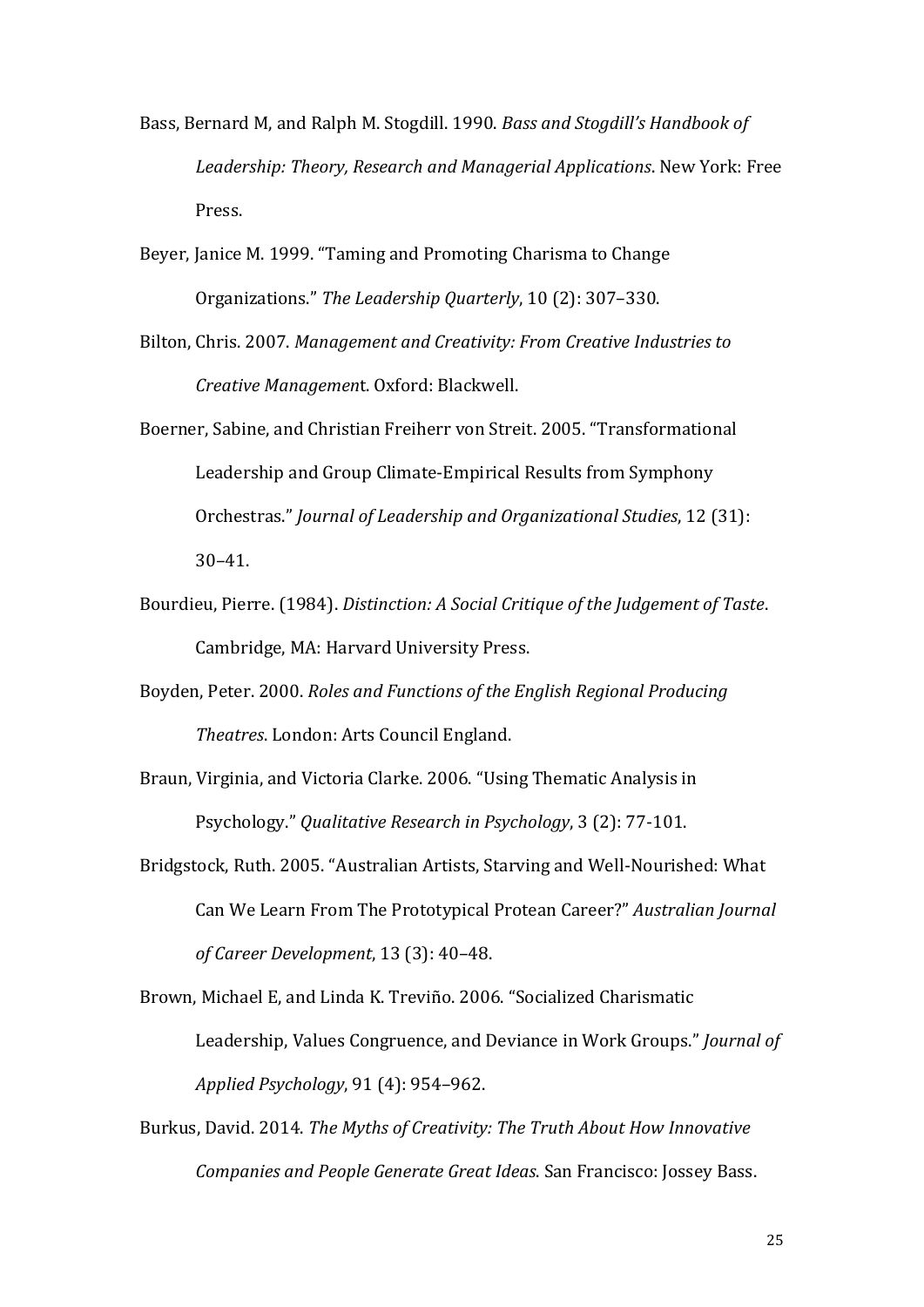Burns, James M. 1978. *Leadership*. New York: Harper and Row.

- Campbell-Johnston, Rachel. 2008. "Briton of the Year: Neil MacGregor 'Saint' whose charm and enthusiasm had a curative effect on the British Museum.╊ *The Times*. December 27, 2008, 32‒33.
- Chaleff, Ira. 2001. "Courageous Followers, Courageous Leaders, New Relationships *for Learning and Performance - Ideas for Leaders."* Accessed April 30, 2015, http://www.courageousfollower.net/articles-on-followership/
- Chamorro-Premuzic, Tomas. 2012. "The Dark Side of Charisma." Accessed March 10, 2013, http://blogs.hbr.org/cs/2012/11/the\_dark\_side\_of\_charisma. html.
- Colbert, François. 2011. "Management of the Arts." In A Handbook of Cultural *Economics*, edited by Ruth Towse, 261-265. Cheltenham: Edward Elgar.
- Conger, Jay A. 1999. "Charismatic and Transformational Leadership in Organizations: An Insider's Perspective on these Developing Streams of Research." The Leadership Quarterly, 10 (2): 145-179.
- Conger, Jay A. 1993. "Max Weber's Conceptualization of Charismatic Authority: Its Influence on Organizational Research." The Leadership Quarterly, 4  $(3/4): 277 - 288.$
- Conger, Jay A. 1990. "The Dark Side of Leadership." Organizational Dynamics, 19  $(2): 44-55.$
- Conger, Jay A, and Rabindra N. Kanungo. 1988. "Behavioural Dimensions of Charismatic Leadership." In *Charismatic Leadership*, edited by Jay A. Conger and Rabindra N. Kanungo, 78–97. San Francisco: Jossey-Bass. Conger, Jay A, and Rabindra N. Kanungo. 1998. *Charismatic Leadership in*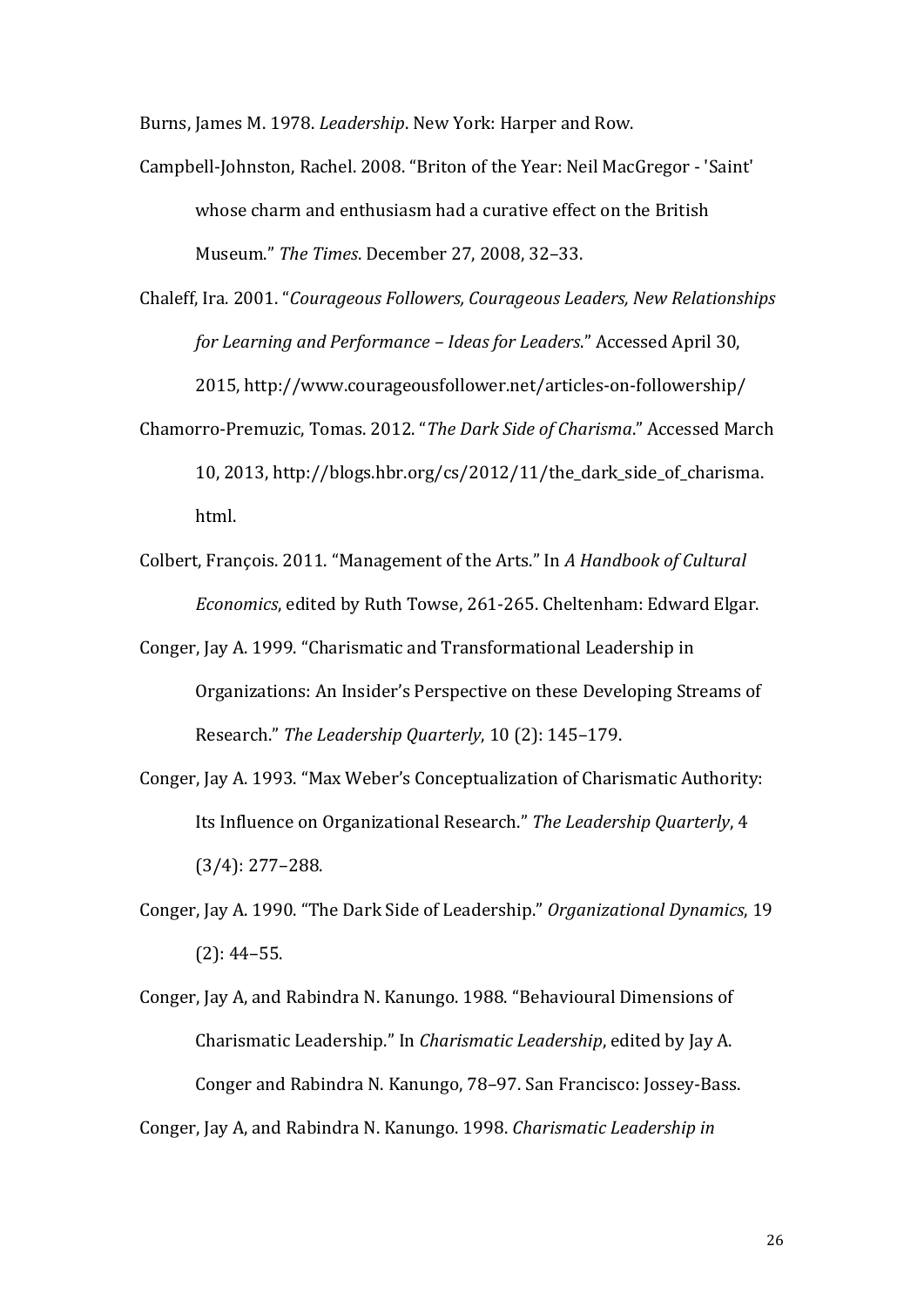*Organizations*. Thousand Oaks, CA: Sage.

- Conger, Jay A., Rabindra N. Kanungo, Sanjay T. Menon and Purnima Mathur. 1997. "Measuring Charisma: Dimensionality and Validity of the Conger-Kanungo Scale of Charismatic Leadership." Canadian Journal of Administrative *Sciences*, 14 (3): 290‒302.
- DiTomaso, Nancy. 1993. "Weber's Social History and Etzioni's Structural Theory of Charisma in Organizations: Implications for Thinking About Charismatic Leadership." The Leadership Quarterly, 4 (3/4): 257-275.
- Fanelli, Angelo, and Vilmos F. Misangyi. 2006. "Bringing out Charisma: CEO charisma and external stakeholders." Academy of Management Review, 31  $(4): 1049 - 1061.$
- Fiol, Marlene C., Dew Harris, and Robert House. 1999. "Charismatic Leadership: Strategies for effecting social change." The Leadership Quarterly, 10 (3): 449‒482.
- Galvin, Benjamin M., Prasad Balkundi, and David A. Waldman. 2010. "Spreading the Word: The Role of Surrogates in Charismatic Leadership Processes." *Academy of Management Review*, 35 (3): 477‒494.
- Gardner, William L, and Bruce J. Avolio. 1998. "The Charismatic Relationship: A Dramaturgical Perspective." Academy of Management Review, 23 (1): 32– 58.

Geertz, Clifford. 1973. *The Interpretation of Cultures*. New York: Basic Books.

Gill, Rosalind and Andy Pratt. 2008. "In the Social Factory? Immaterial Labour, Precariousness and Cultural Work." Theory, Culture & Society, 25 (7-8): 1-30.

Goffman, Erving. 1959. *The Presentation of Self in Everyday Life.* New York: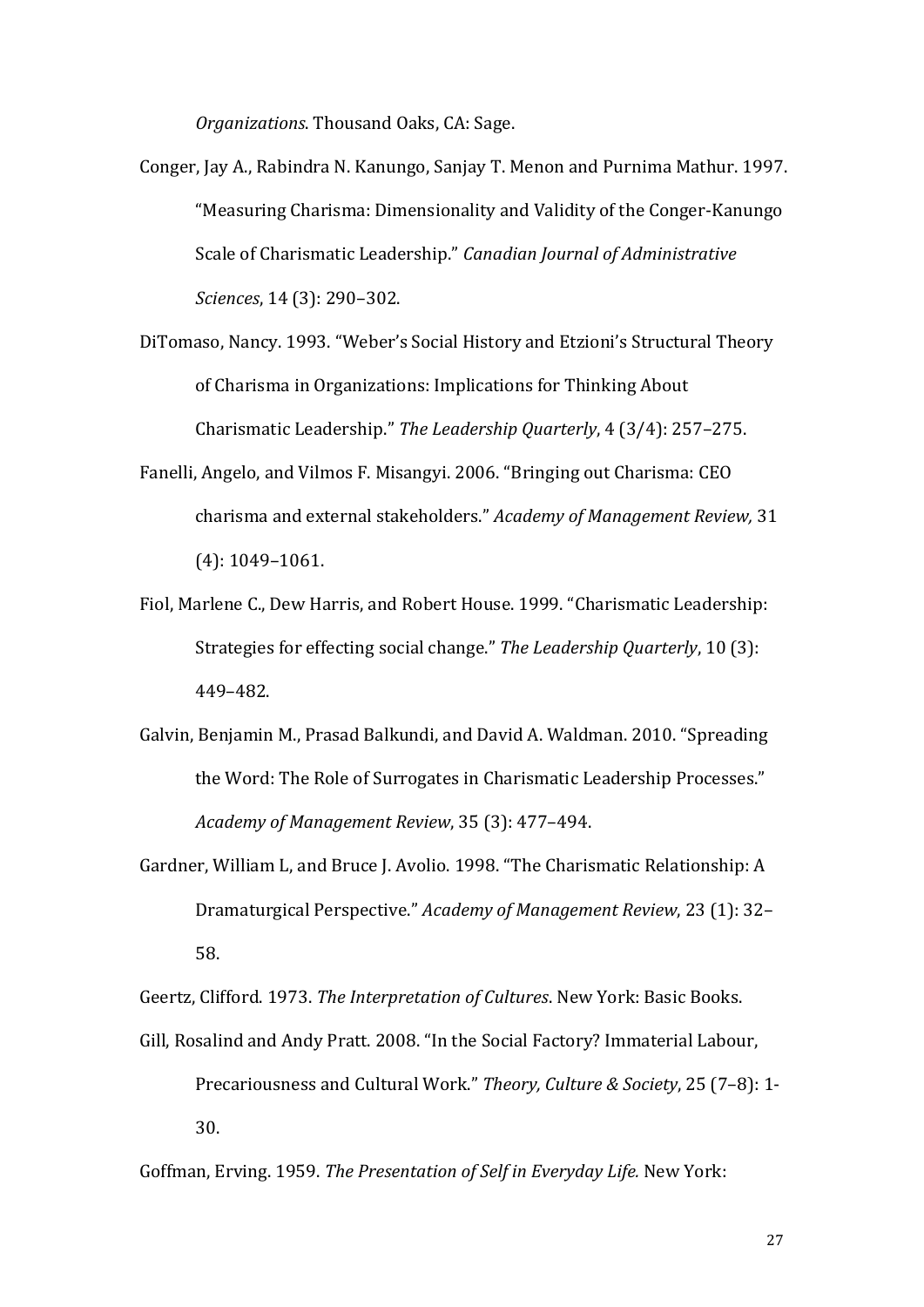Doubleday Anchor Books.

- Hewison, Robert. 2004. "The Crisis of Cultural Leadership in Britain." *International Journal of Cultural Policy, 10 (2): 157-166.*
- Hewison, Robert. 2006. *What is the Point of Investing in Cultural Leadership, if Cultural Institutions Remain Unchanged? Not a Sideshow: Leadership and Cultural Value - A Matrix for Change*. London: Demos.
- Holland, Geoffrey. 1997. *Review of Management Training and Development in the Museums, Galleries and Heritage Sector*. London: Museum Training Institute.
- House, Robert J. 1977. "A 1976 Theory of Charismatic Leadership." In *Leadership: The Cutting Edge*, edited by James G. Hunt and Lars L. Larson, 189-207. Carbondale, IL: Southern Illinois University Press.
- House, Robert J, and Jane M. Howell. 1992. "Personality and Charismatic Leadership." The Leadership Quarterly, 3 (2): 81-108.
- Howell, Jane M. 1988. "Two Faces of Charisma: Socialized and Personalized Leadership in Organizations." In *Charismatic Leadership: The Elusive Factor in Organizational Effectiveness*, edited by Jay A. Conger and Rabindra N. Kanungo, 213-236. San Francisco: Jossey-Bass.
- Hunt, John, and Jay A. Conger. 1999. "From Where We Sit: An Assessment of Transformational and Charismatic Leadership Research.╊ *The Leadership Quarterly*, 10 (3): 335‒343.
- Ibarra, Herminia. 1993. "Personal Networks of Women and Minorities in Management: A Conceptual Framework.╊ *Academy of Management Review*, 18 (1): 56‒87.

Javidan, Mansour, and David A. Waldman. 2003. "Exploring Charismatic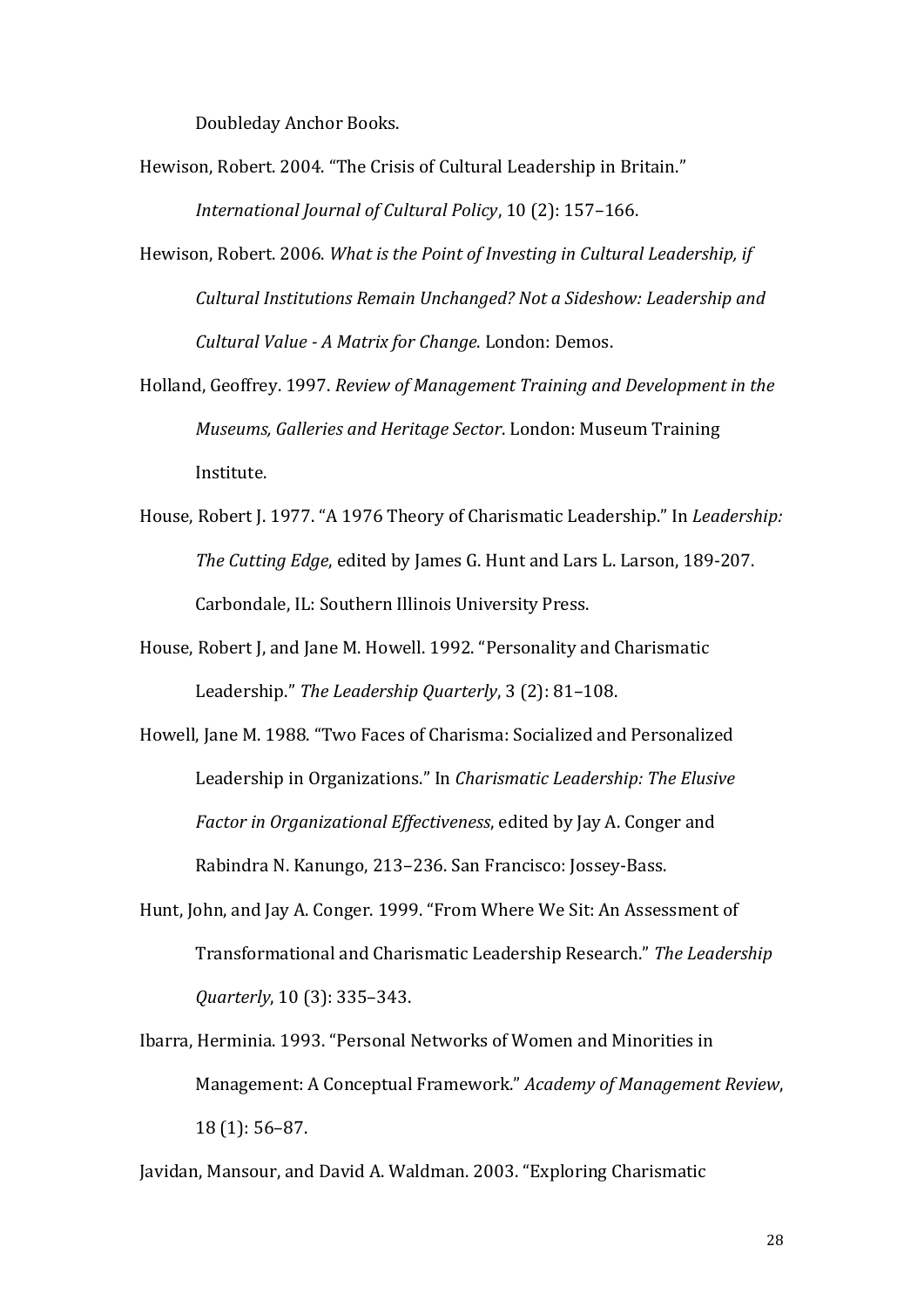Leadership in the Public Sector: Measurement and Consequences." Public *Administration Review*, 63 (2): 229‒242.

- Jermier, John M. 1993. "Introduction: Charismatic Leadership: Neo-Weberian Perspectives." The Leadership Quarterly, 4 (3/4): 217–234.
- Keyes, Charles F. 2002. "Weber and Anthropology." Annual Review of *Anthropology*, 31: 233‒255.
- Kets de Vries, Manfred F. R. 1993. *Leaders, Fools and Imposters: Essays on the Psychology of Leadership*. San Francisco: Jossey-Bass.
- Kets de Vries, Manfred F. R. 1988. "Origins of Charisma: Ties that Bind the Leader and the Led." In *Charismatic Leadership: The Elusive Factor in Organizational Effectiveness*, edited by Jay A. Conger and Rabindra N. Kanungo, 213-236. San Francisco: Jossey-Bass.
- Klein, Katherine J, and Robert J. House. 1995. "On Fire: Charismatic Leadership and Levels of Analysis." The Leadership Quarterly, 6 (2): 183-198.

Kvale, Steiner. 2007. *Doing Interviews*. London: Sage.

- Latimer, Joanna and Rolland Munro. 2014. "Uprooting Class? Culture, World-Making and Reform". The Sociological Review, 63 (2): 415–432.
- Leicester, Graham. 2007. *Rising to the Occasion: Cultural Leadership in Powerful Times*. St Andrews: International Futures Forum.

Meindl, James R. 1990. "On Leadership: An Alternative to the Conventional Wisdom". In *Research in Organizational Behavior*, edited by Barry M. Staw and Larry L. Cummings, 159-203. Greenwich, GT: JAI Press.

Meindl, James R, and K.J. Thompson. 2005. "The Celebrated CEO: Notes on the **Dynamic Ecology of Charismatic Constructions." In** *Constructing Industries*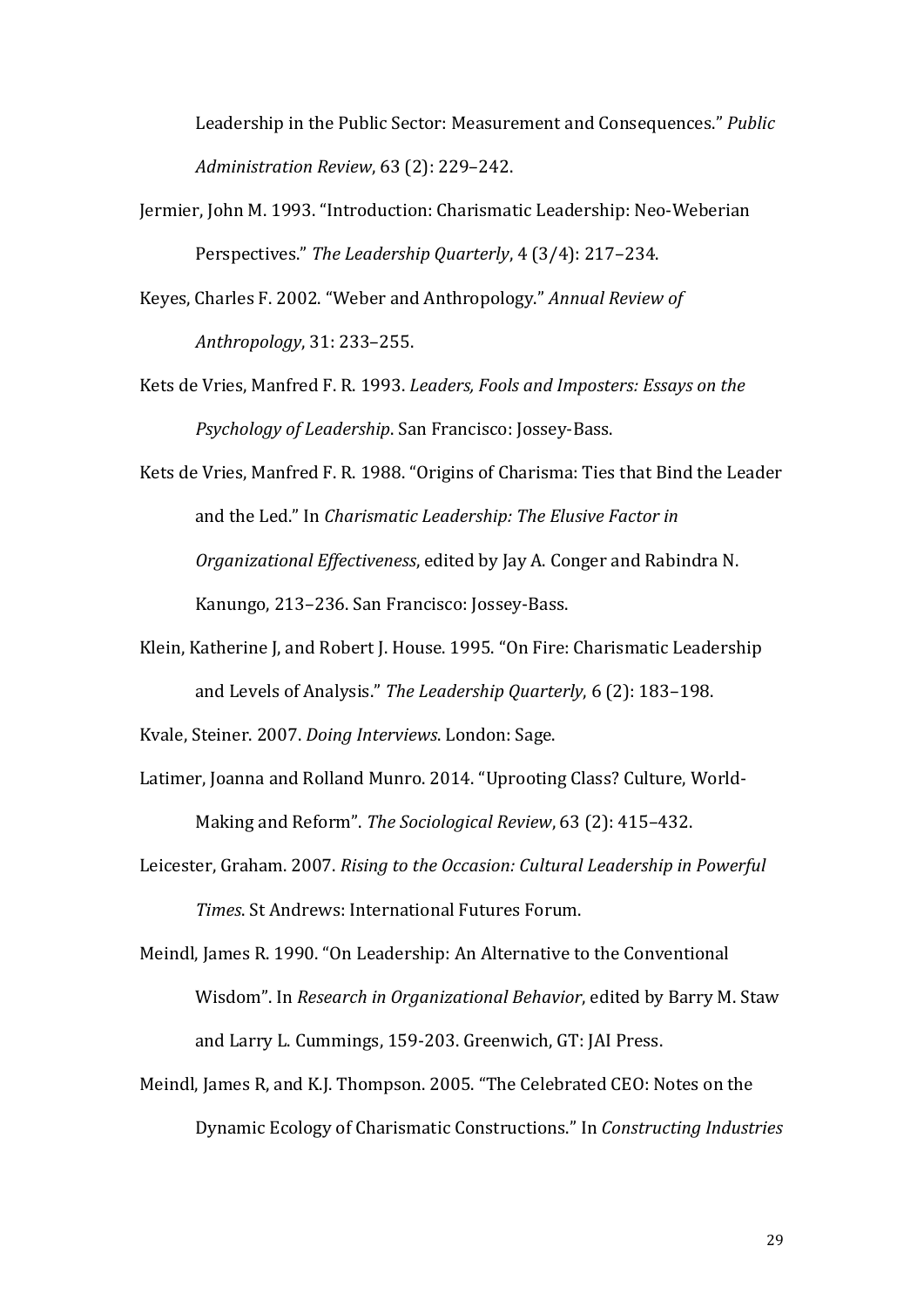*and Markets*, edited by Joseph. F. Porac and Marc Ventresca. Oxford: Elsevier.

METIER. 2000. "The Leadership Challenge: A Review of Management and Leadership in Subsidised Arts Organizations in England." Accessed March 10, 2013, http:/[/www.metier.org.uk.](http://www.metier.org.uk/)

Michaelis, Björn., Ralf Stegmaier and Karlheinz Sonntag. 2009. "Affective Commitment to Change and Innovation Implementation Behavior: The Role of Charismatic Leadership and Employees' Trust in Top Management." *Journal of Change Management*, 9 (4): 399-417.

Murphy, Susan E, and Ellen A. Ensher. 2008. "A Qualitative Analysis of Charismatic Leadership in Creative Teams: The Case of Television Directors." The Leadership Quarterly, 19 (3): 335-352.

- Nur, Yusuf Ahmed. 1998. "Charisma and Managerial Leadership: The Gift that Never Was." Business Horizons, 41 (4): 19-26.
- Pastor, Juan Carlos., James R. Meindl, and Margarita C. Mayo. 2002. "A Network Effects Model of Charisma Attributions.╊ *Academy of Management Journal*, 45 (2): 410‒420.
- Resource. 2001. *Renaissance in the Regions: A New Vision for England's Museums.* London: Resource - The Council for Museums Archives and Libraries.
- Samnani, Al-Karim, and Parbudyal Singh. 2013. "When Leaders Victimize: The Role of Charismatic Leaders in Facilitating Group Pressures." The *Leadership Quarterly*, 24 (1): 189-202.
- Sankowsky, Daniel. 1995. "The Charismatic Leader as Narcissist: Understanding the Abuse of Power." Organizational Dynamics, 23 (4): 57-71.

Schyns, Birgit., Jörg Felfe, and Hartmut Blank. 2007. "Is Charisma Hyper-